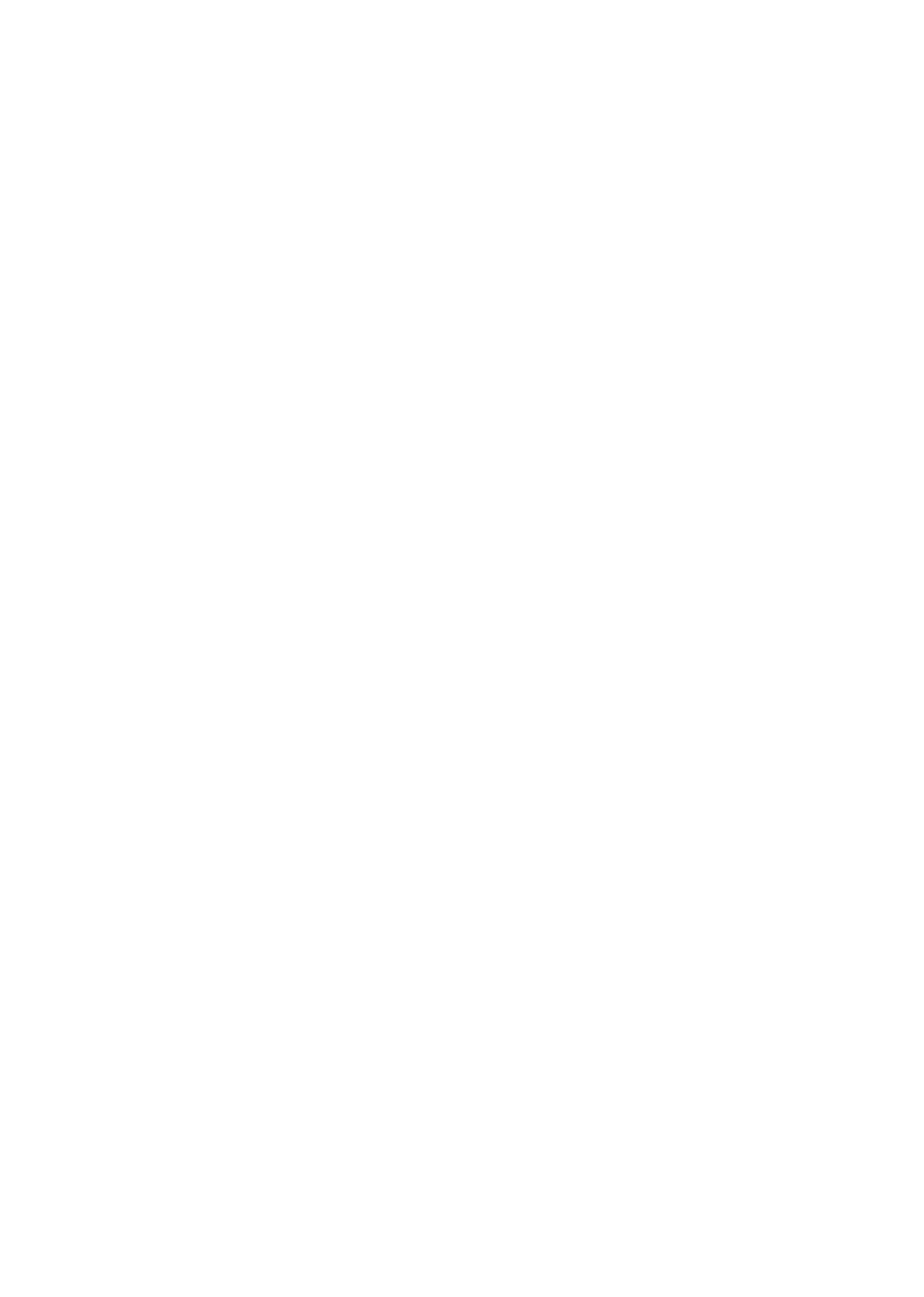# *Getting Started in Coaching*

Thanks Coach!

Without you, there wouldn't be a game. As a coach you help make sport happen in New Zealand.

Coaching is about sharing your knowledge and experience, making sport fun and giving everyone a go. It's about teaching discipline, fair play and skills that will help athletes in all aspects of their lives. You will play an important role in making sure your athletes learn to enjoy sport.

This handbook is designed to help you get started in coaching. It provides tips on your role as a coach, communication, teaching new skills to athletes, sport safety and planning. After Getting Started you may wish to develop your skills further by attending a SPARC Coaching and/or Sport Specific Level 1 course. Information on other coaching courses is provided at the back of this handbook.

Thanks for taking the time to coach. Have a great season!

 $\Delta$ or  $\overline{\mathcal{L}}$ 

Don Tricker *Coach of the World Champion Black Sox & the Paremata/Plimmerton Under-11 T-Ball Team Senior Advisor, High Performance Coaching - SPARC*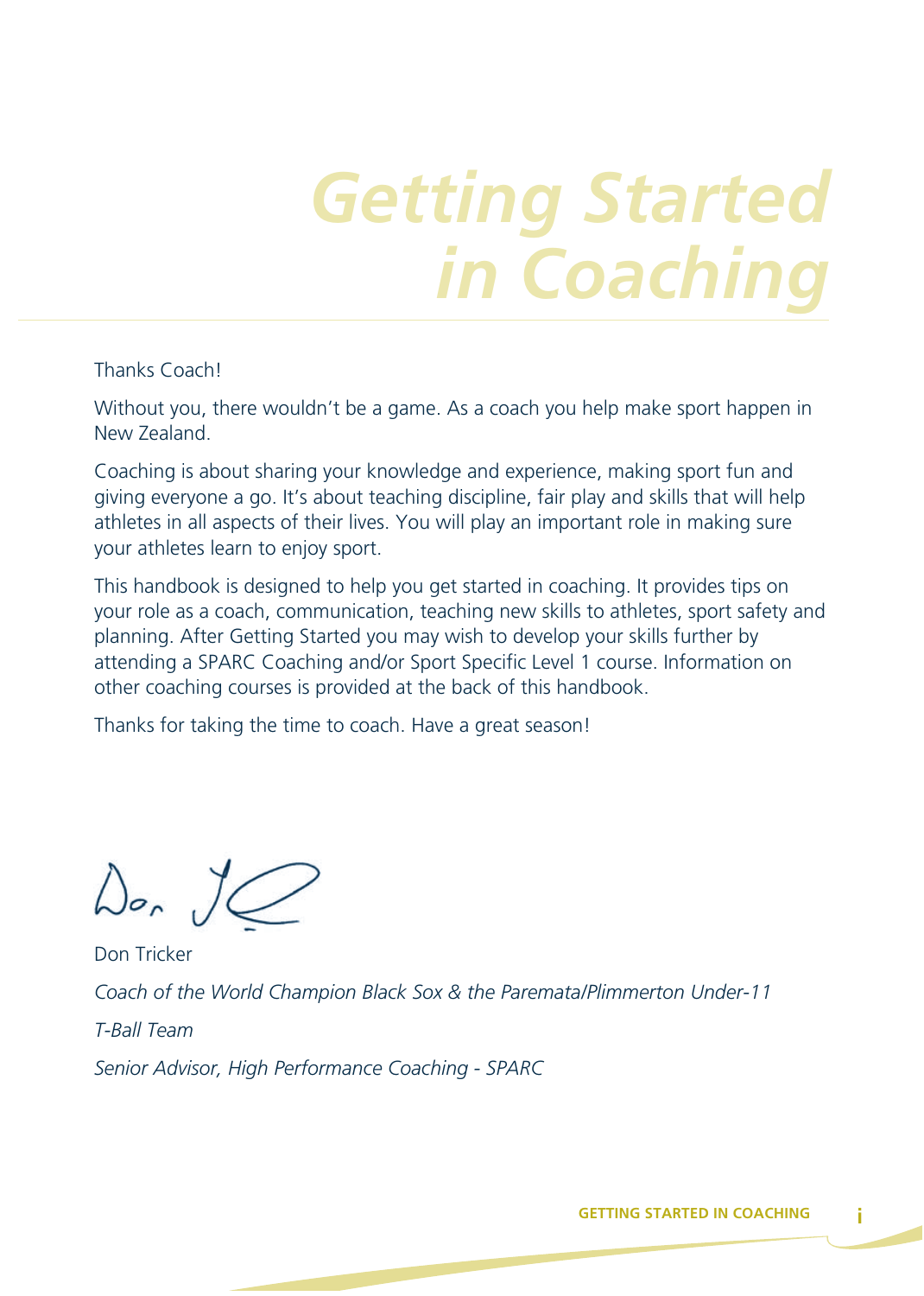#### **Acknowledgements**

SPARC (Sport and Recreation New Zealand) express their sincere appreciation to the people and organisations that contributed both directly and indirectly to the development of the Getting Started programme.

In particular, Lyn Gunson, Sue McLeish, Barry Cowley and all the Sport Development Officers in the regional sports trusts.

We also acknowledge that coach education programmes and resources delivered by SPARC were originally produced under the Coaching New Zealand (CNZ) brand.

Copyright © SPARC 2003 First published 1998, Reprinted 2002 ISBN 1-877356-14-X Editor: Jude Ellis Design and Production by Gusto Design & Print Limited, Wellington Printed by Astra Print Limited, Wellington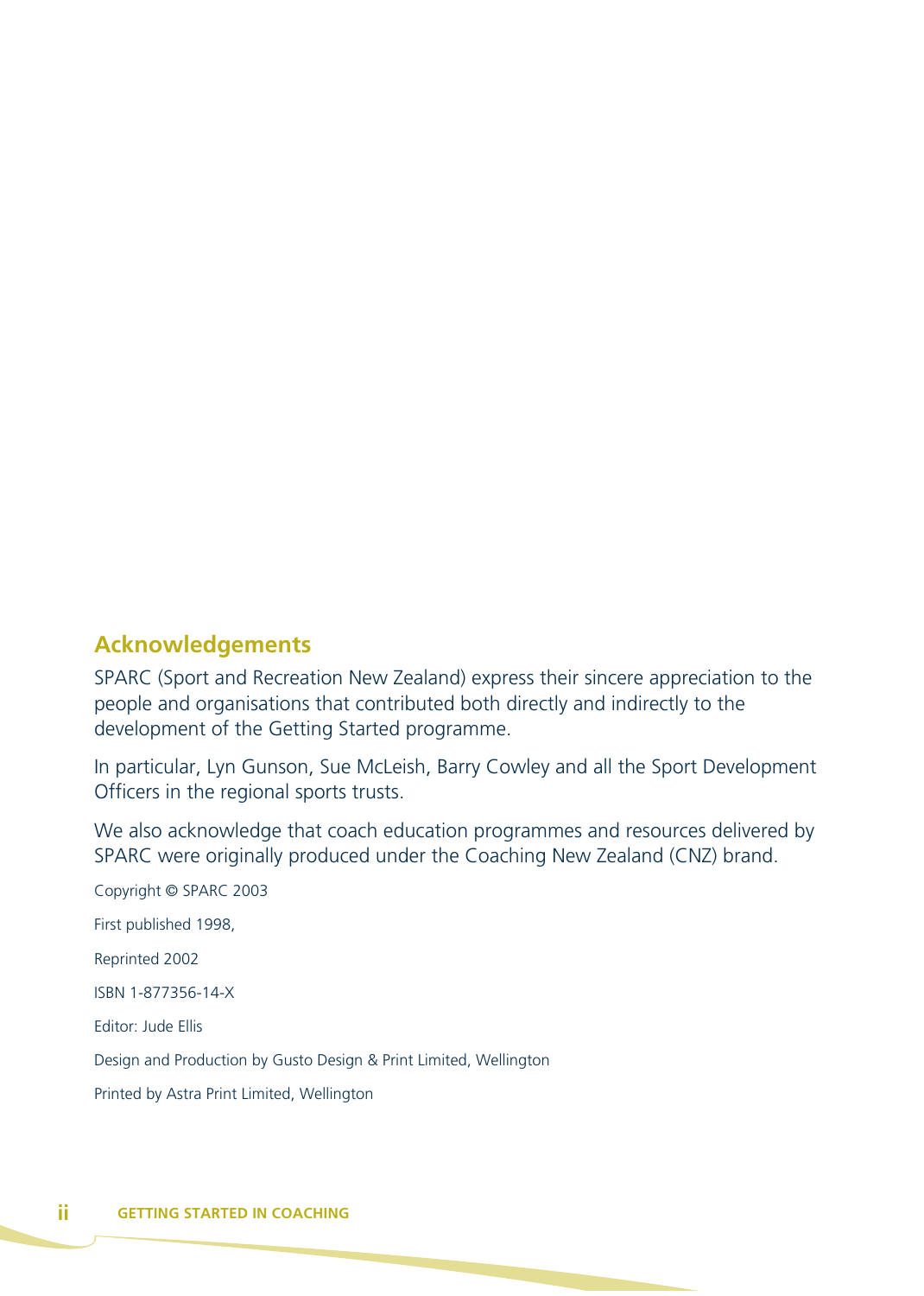# **CONTENTS**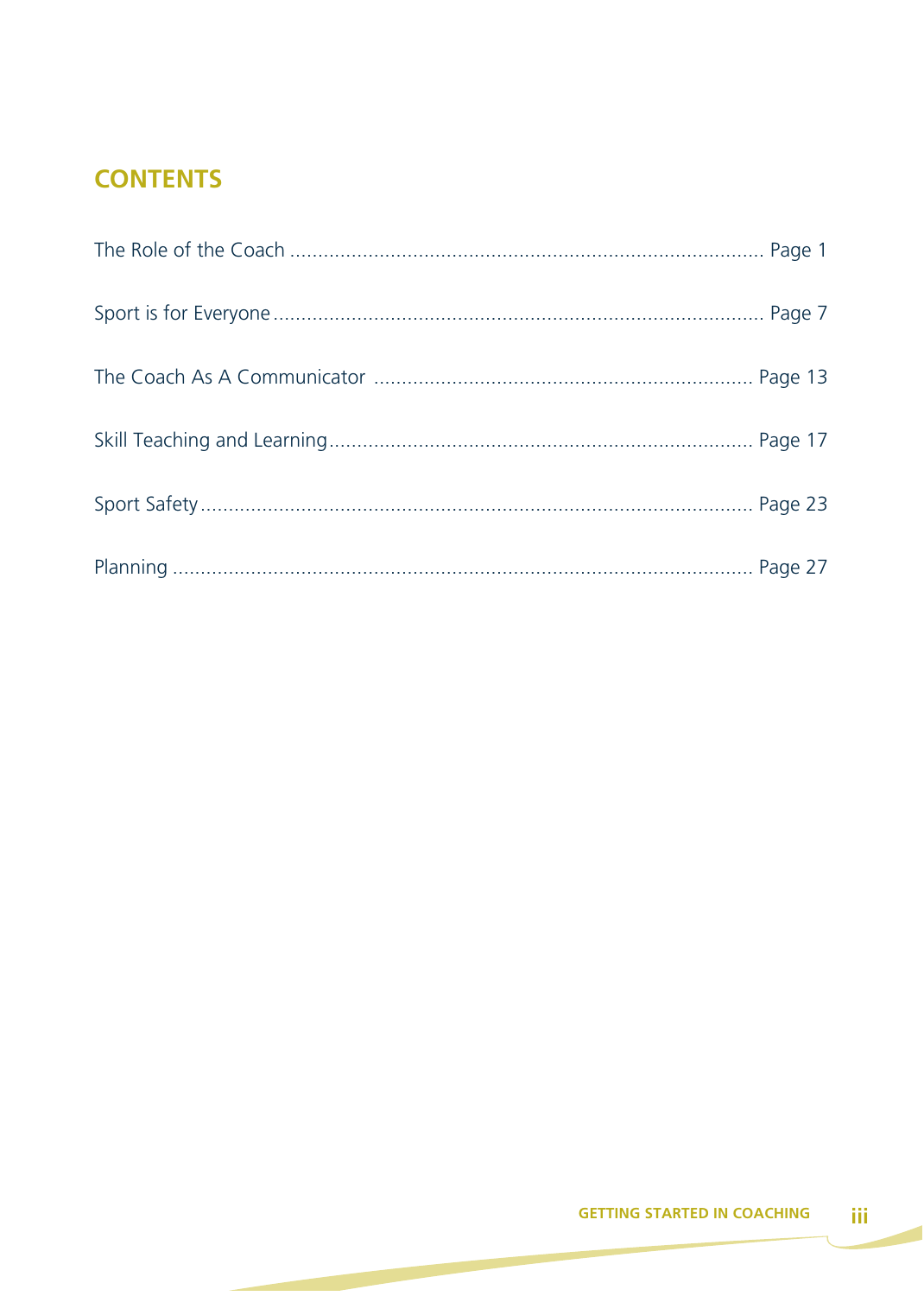This coaching resource was produced by SPARC (Sport and Recreation New Zealand).



For further information on SPARC

programmes contact:

SPARC (Sport and Recreation New Zealand) PO Box 2251 Wellington Phone (04) 472 8058 Fax (04) 471 0813 Email: info@sparc.org.nz http://www.sparc.org.nz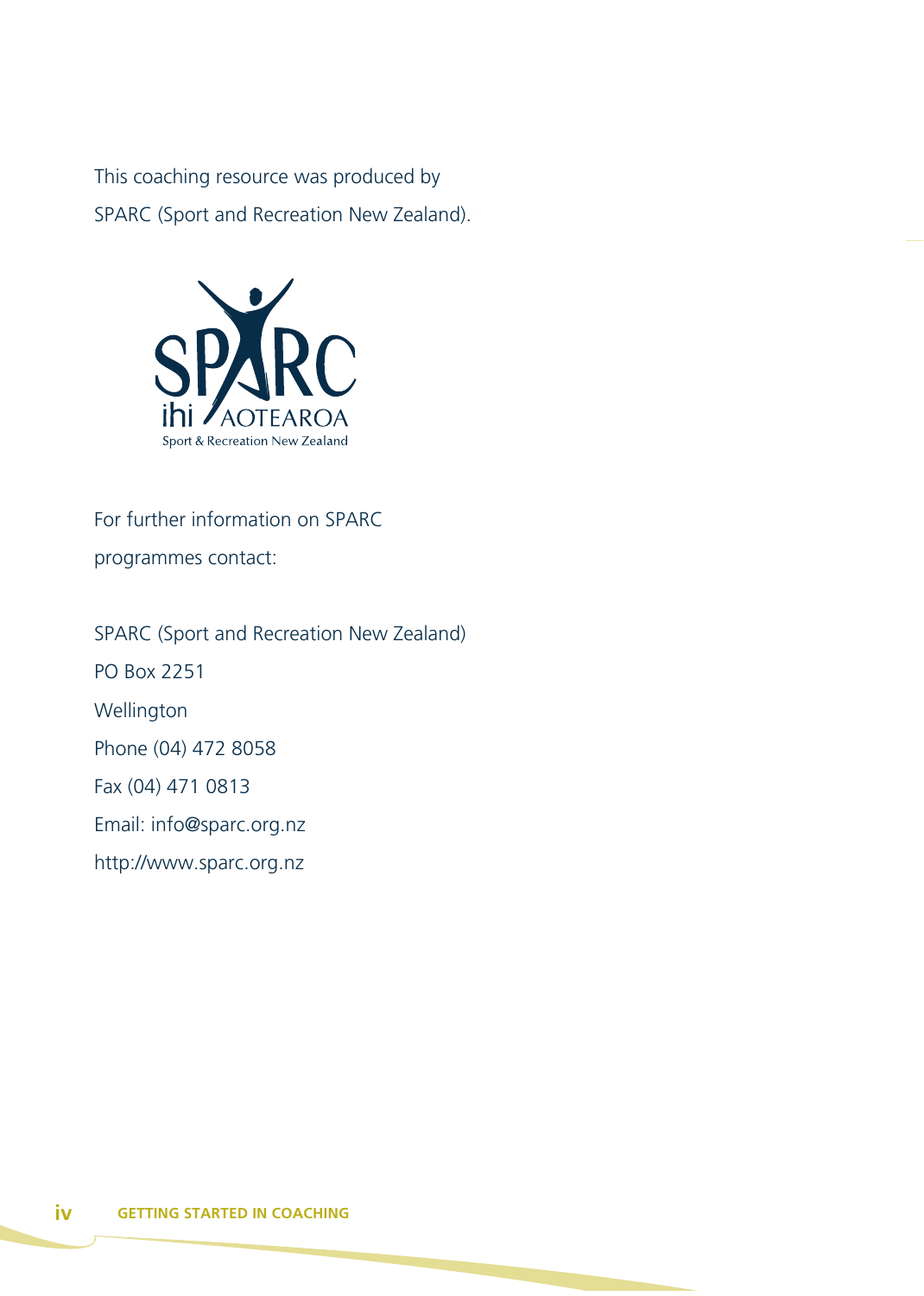#### THE ROLE OF THE COACH

# *The Role of the Coach*

# **WHO CAN BE A COACH?**

Coaching is for anyone who enjoys sport and genuinely cares about the all-round development of the individuals in their care. Coaching is not just about improving the athletes' physical performance, nor is it about winning. The development of the athlete as a "whole" person is just as important as his/her success in sport. The physical skills you teach your athletes may only be used for a few years, but the attitudes and values they develop towards themselves and others will last a lifetime!

# **WHAT'S YOUR ROLE AS A COACH?**

As a coach you will be required to fill a number of different roles at different times. For example:

**A teacher ...** passing on knowledge, teaching new skills.

**A role model ...** setting a good example.

**A motivator ...** setting challenging but realistic goals, providing positive reinforcement.

**A scientist ...** applying sport science principles to the training programme.

**A counsellor ...** providing advice, managing conflict.





*What other roles might you be asked to fill as a coach? What do you see as your most important role or roles?*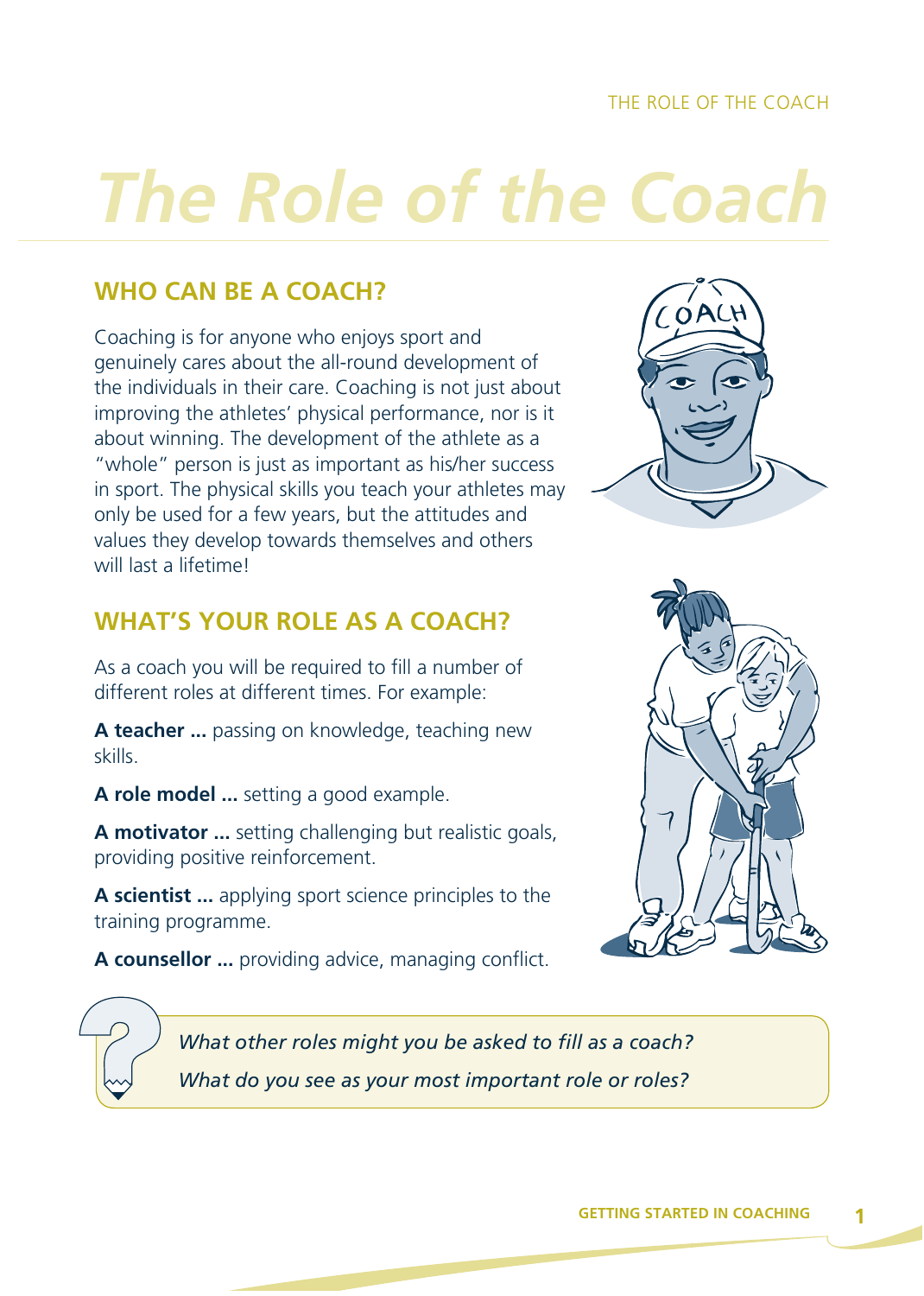# **WHY DO PEOPLE PARTICIPATE IN SPORT?**

People play sport for a variety of reasons. As a coach you should consider what you want out of coaching and why your athletes are participating. This will influence how you approach your coaching during training and competition and the goals you will set for the season.

Consider the model below, outlining some of the reasons why people do or don't participate in sport.



#### **Why People Play Sport**

Improve fitness/skill level

Make new friends

Sense of belonging/peer pressure

Fun and enjoyment

Fame or money

Achievement of goals **Why People Coach**

**SPORT PARTICIPATION**

#### **Why People Don't Play Sport**

No time/too busy Family/home/work commitments Too competitive Lack motivation or confidence Cost - too expensive Physically unable

To give something back to their sport To help others to achieve To stay involved in the sport they love Power/recognition/money To help the local community or school A natural progression No-one else to take the team Too old to play

*How or why did you get involved in sports coaching? What do want to achieve as a coach - what's in it for you?*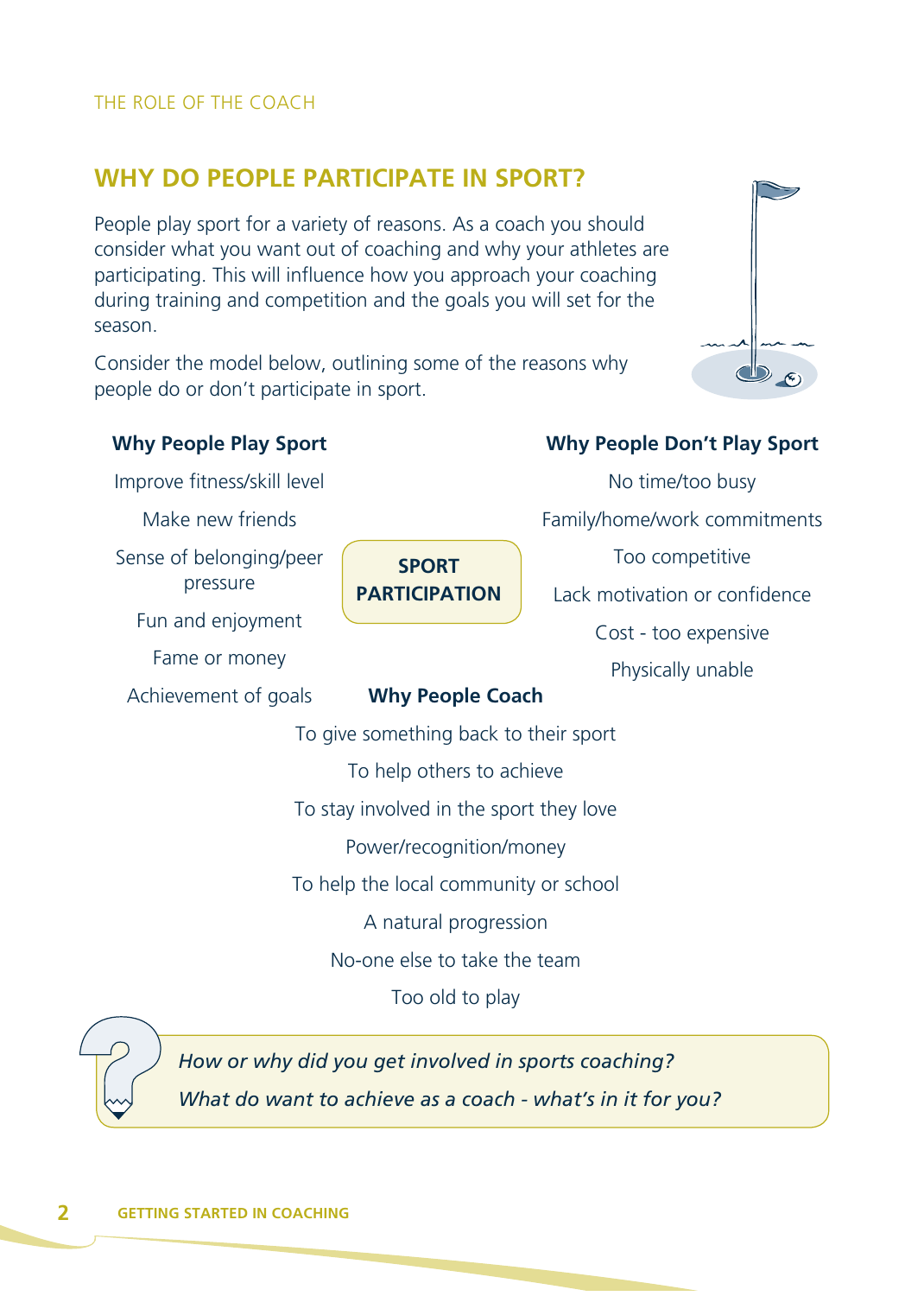#### THE ROLE OF THE COACH

# **WHAT MAKES AN EFFECTIVE COACH?**

Think back to the coaches that you may have had when you were an athlete. What sort of impact did they have on your life? There may be one coach in particular who

stands out more than the others in your memory. What was it about that coach that set him or her apart from the others?

An effective coach....

- Has a genuine concern to help others develop, both physically and mentally.
- Understands and appreciates the strengths and weaknesses of individual athletes.
- Is well organised, on time and plans ahead.
- Is a good communicator.
- Is able and willing to learn.
- Is motivated and enthusiastic.
- Abides by the principles of fair play.
- Is committed to playing the game well, rather than winning at all costs.

#### **THE PRINCIPLES OF FAIR PLAY**

A fair play coach believes and teaches that sport is an activity that develops character and shapes attitudes. Fair play is about playing hard, but playing fair, whether you are coaching, playing, umpiring, or standing on the sidelines. Teach your athletes to accept rules and decisions, and treat umpires, officials and opponents with respect.

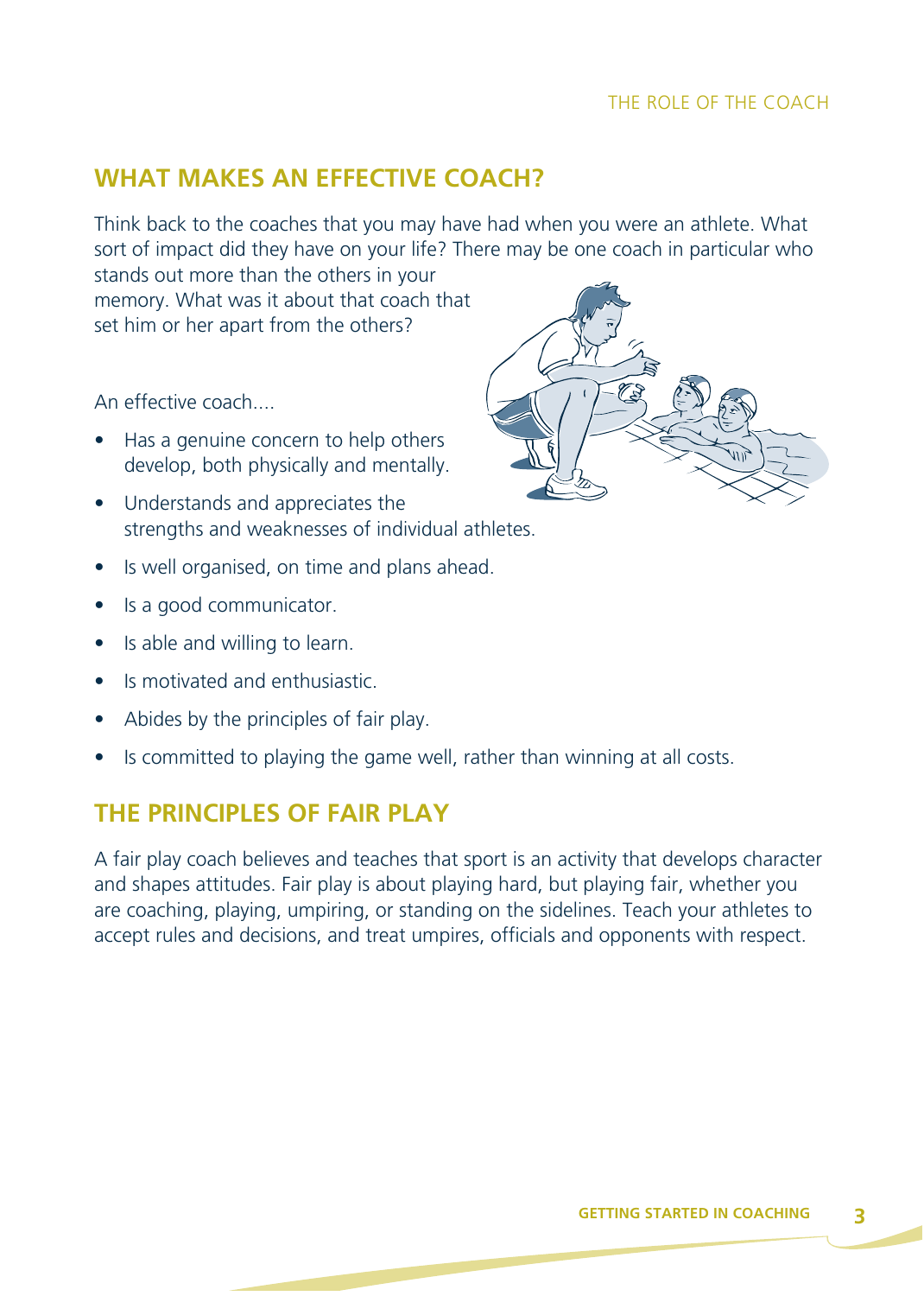#### THE ROLE OF THE COACH

Fair play means abiding by the principles of integrity, fairness, and respect:

- 1. Respect the rules.
- 2. Respect the officials and their decisions.
- 3. Respect your opponent.
- 4. Give everybody an equal chance to participate.
- 5. Maintain your self control at all times.



#### **Promoting The Principles of Fair Play**

Sam is batting for his under-14 school cricket team in the final of their competition. On the next bowl his bat just nicks the ball and he is caught out by the wicketkeeper. Sam knows he is out so begins walking off the field. However, the umpire mistakenly rules him still in. Sam explains to the umpire that his bat definitely hit the ball and he should be given out. When he gets off the field his coach congratulates him on his good sportsmanship. Sam's team still won the game. At the after-match function the coach of the opposing team complimented both Sam and his coach on their attitude to fair play.

*Are you teaching your athletes the valued life skills of integrity, honesty and respect? These qualities will help them become better people regardless of whether they win or lose.*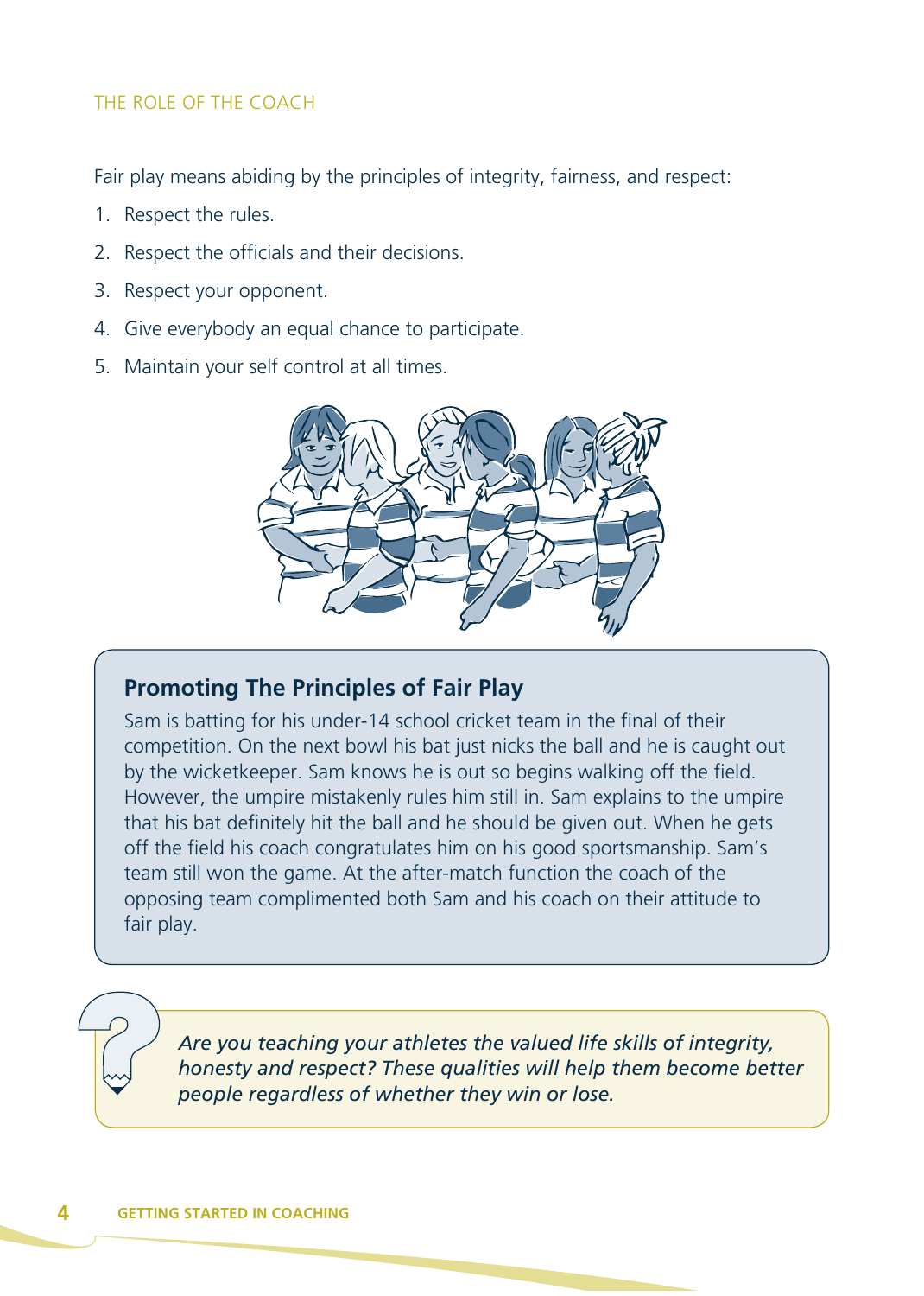# **MANAGING ATHLETES' BEHAVIOUR**

Good discipline is essential to running an effective coaching session. However, this can be one of the more challenging roles of the coach. Remember that it is more effective to be proactive by taking a positive, preventative management approach:

Establish an "Athletes Code of Conduct" at the start of the season. Discuss with the athletes what is acceptable and what is unacceptable behaviour. Pin the Code of Conduct on the wall in your club for all to see.

- Be well organised at training and competition this will reduce the opportunities athletes have to misbehave.
- Try to catch athletes being "good" rather than always catching them being "bad" - praise any positive behaviour, and try to ignore inappropriate or attention-seeking behaviour (unless safety is at risk).

Athletes know that there are certain behaviours and attitudes that are considered unacceptable. Reasoning with the athletes to get them to modify their behaviour usually works. For example, "Tama, what do you think you're doing?'..."Do you think that's a good idea?"..."Would you prefer to sit on the bench than play this game?"

However, if the athlete persists, then he/she risks being temporarily separated from the team's activities or, at worst, excluded for the season.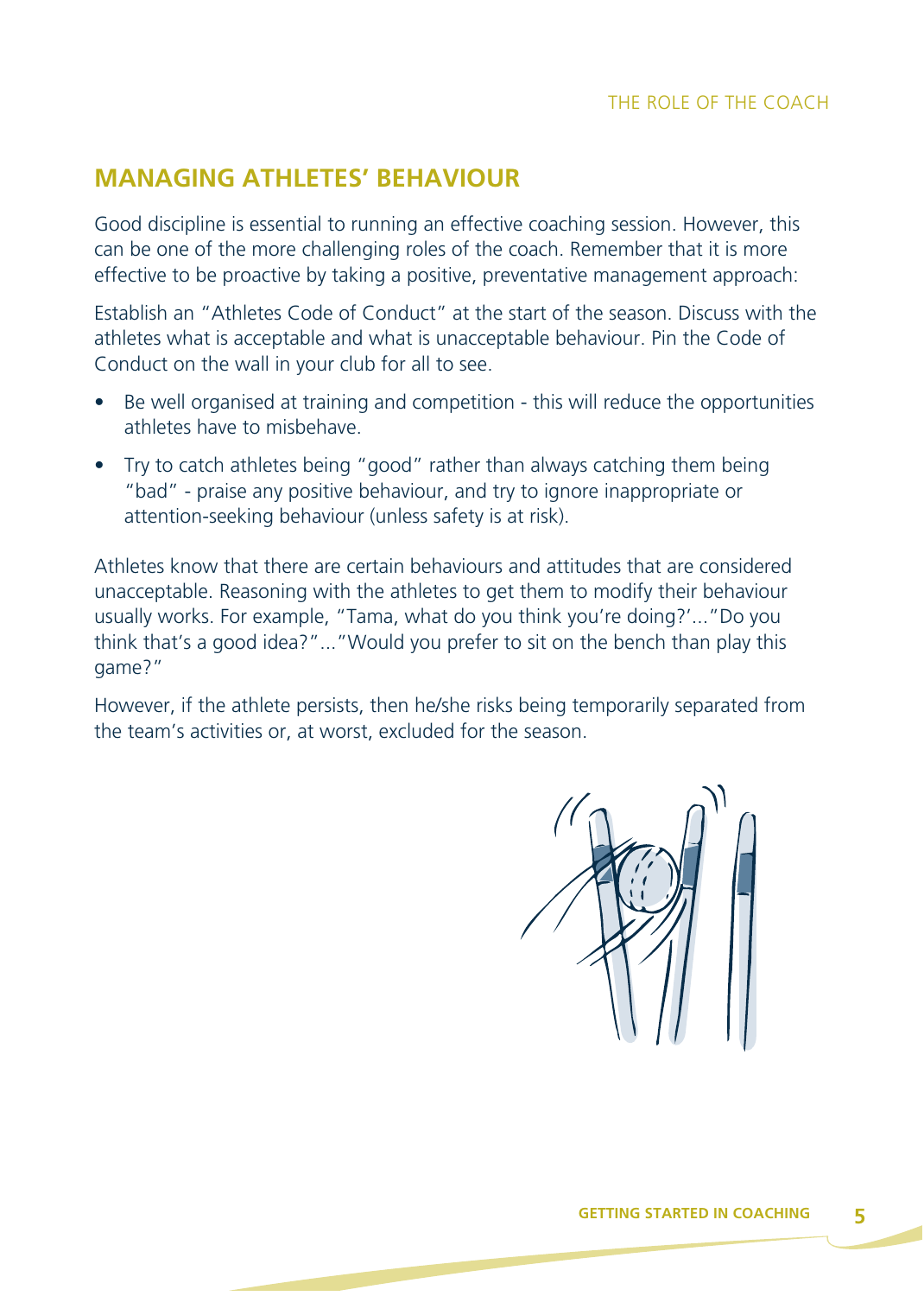THE ROLE OF THE COACH

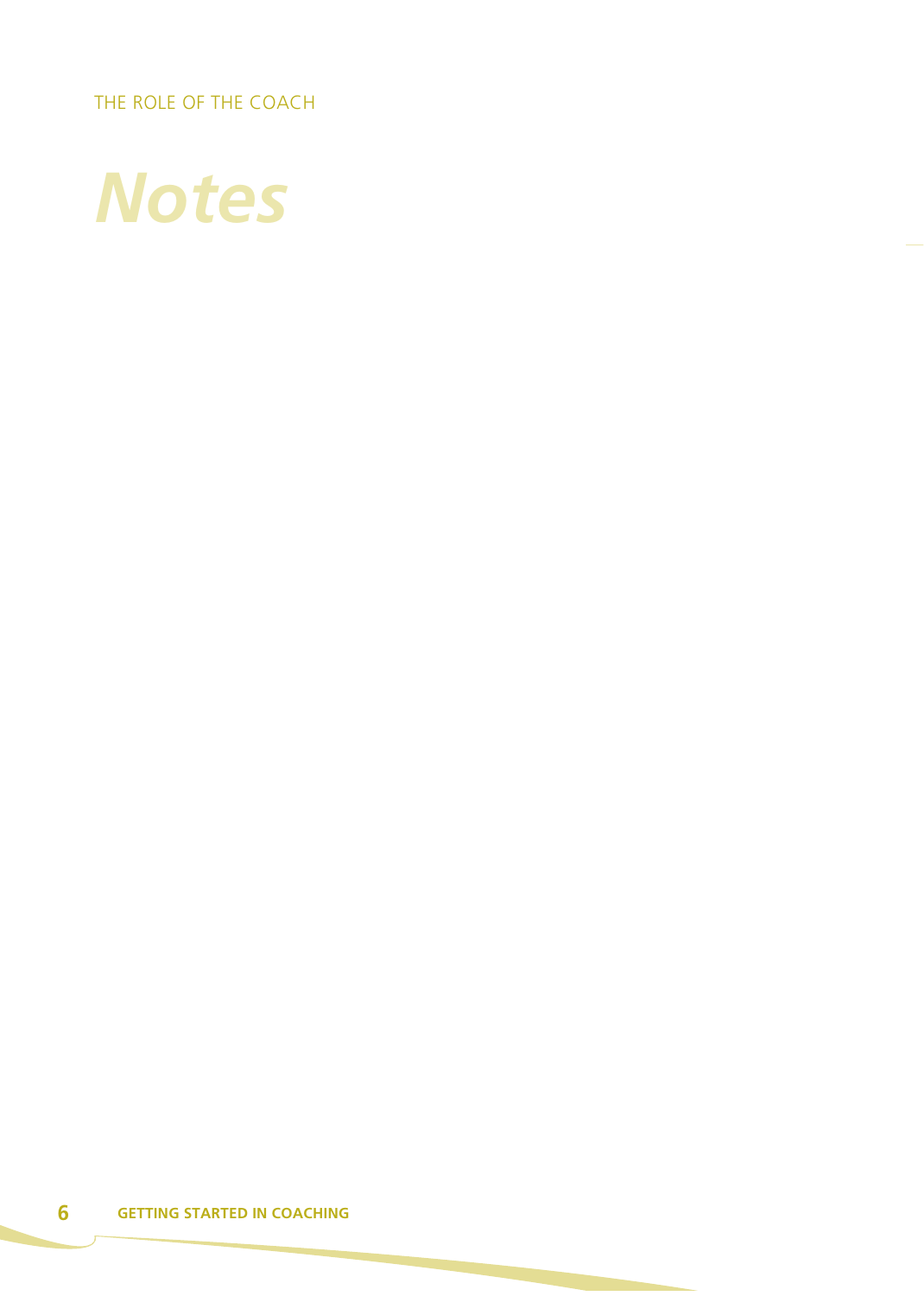# **Sport is for Everyon**

Sport is for people of any age, ability, gender or race to enjoy. It is important to remember that these people participate in sport for the same reasons - to improve their fitness, develop new skills, achieve goals, make new friends, have fun and so on. Everyone should have an equal opportunity to play sport.

Knowing what your athletes are looking for in sport is essential to ensure they enjoy the experience and they are motivated to stay active and involved.

# **COACHING CHILDREN**

Having fun is important at all levels of sport, but especially for children. Research has been conducted asking children what they like and observing how they organise their own physical activities. This research shows that children are interested in four things when they play sport<sup>1</sup> :

**Action** - Children like lots of action, ie lots of running, hitting, catching, shooting, scoring and so on.



**Personal involvement** - Children want to be involved in the action, not sitting on the bench or waiting in line for their turn.

**Close competition and challenges matching their skills** - Close scores make games exciting and lopsided scores make them boring.

**Opportunities to reaffirm their friendships** - This is demonstrated in the way teams are chosen and the strategies children use during games. They often develop long lasting friendships through their participation in sport.

1 Cahill, B. & Pearl, A., 1993, *Intensive Participation in Children's Sports*, Human Kinetics Publishers, Champaign, IL.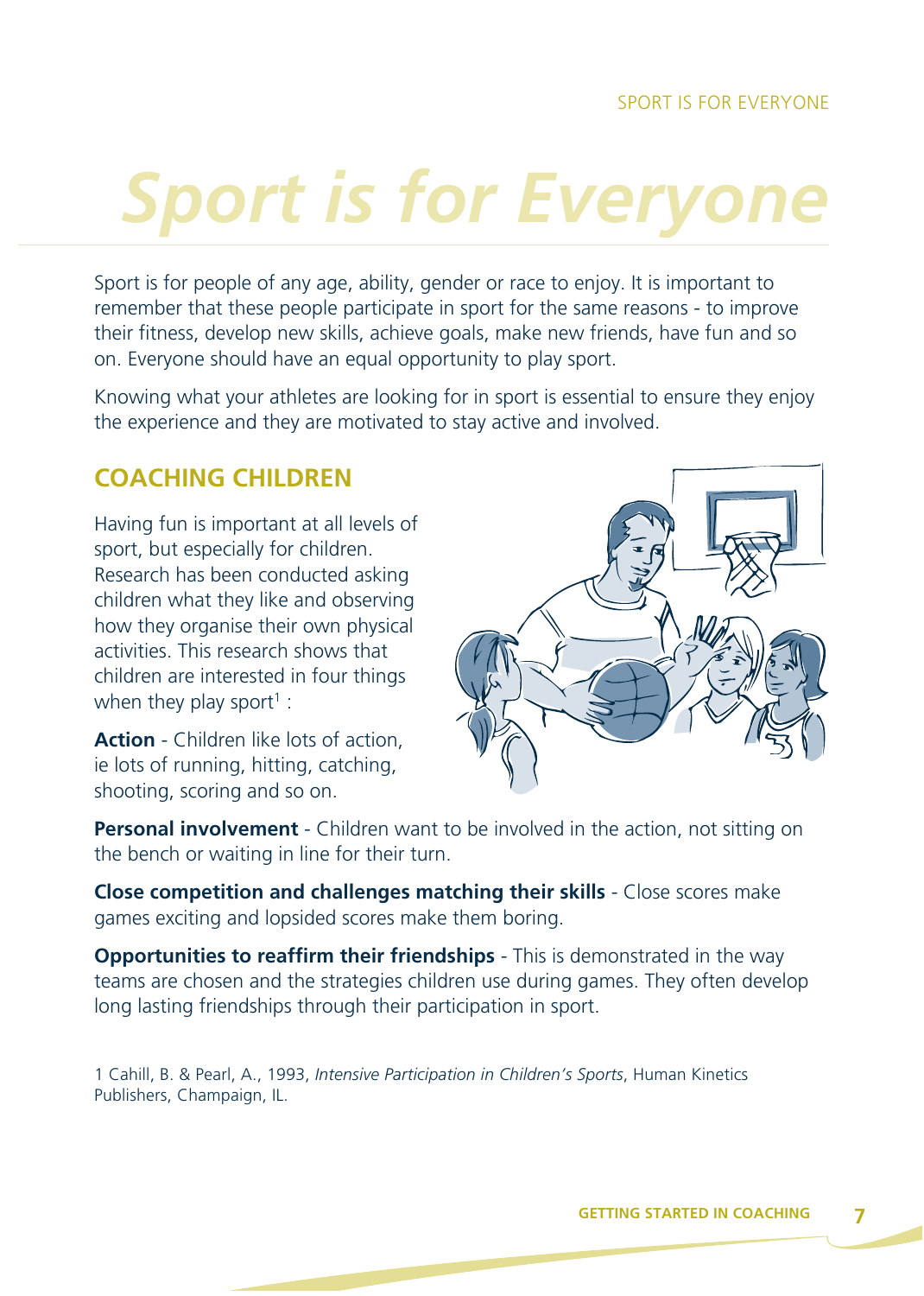# **MODIFIED SPORT FOR CHILDREN**

Kids are kids - not little adults. They shouldn't have to pant up and down huge fields, carrying heavy equipment and playing to complicated adult rules. Sport for young people should be modified to suit their age, size and ability. That way, sport will be more fun and children will be more enthusiastic.

Ways to modify sport for children:

- Simplify the rules.
- Reduce the size of the playing area.
- Have fewer players in a team.
- Use smaller or lighter equipment.



*Can you think of ways in which your sport could be modified for younger athletes?*

*Perhaps your sport already provides a modified version.*

KiwiSport is a skills-based sports education programme developed by the "Hillary Commission (now SPARC)," that recognises that the needs and abilities of children are different from those of adults. KiwiSport is offered by many of the traditional sports in New Zealand. Contact your regional sports trust for more information.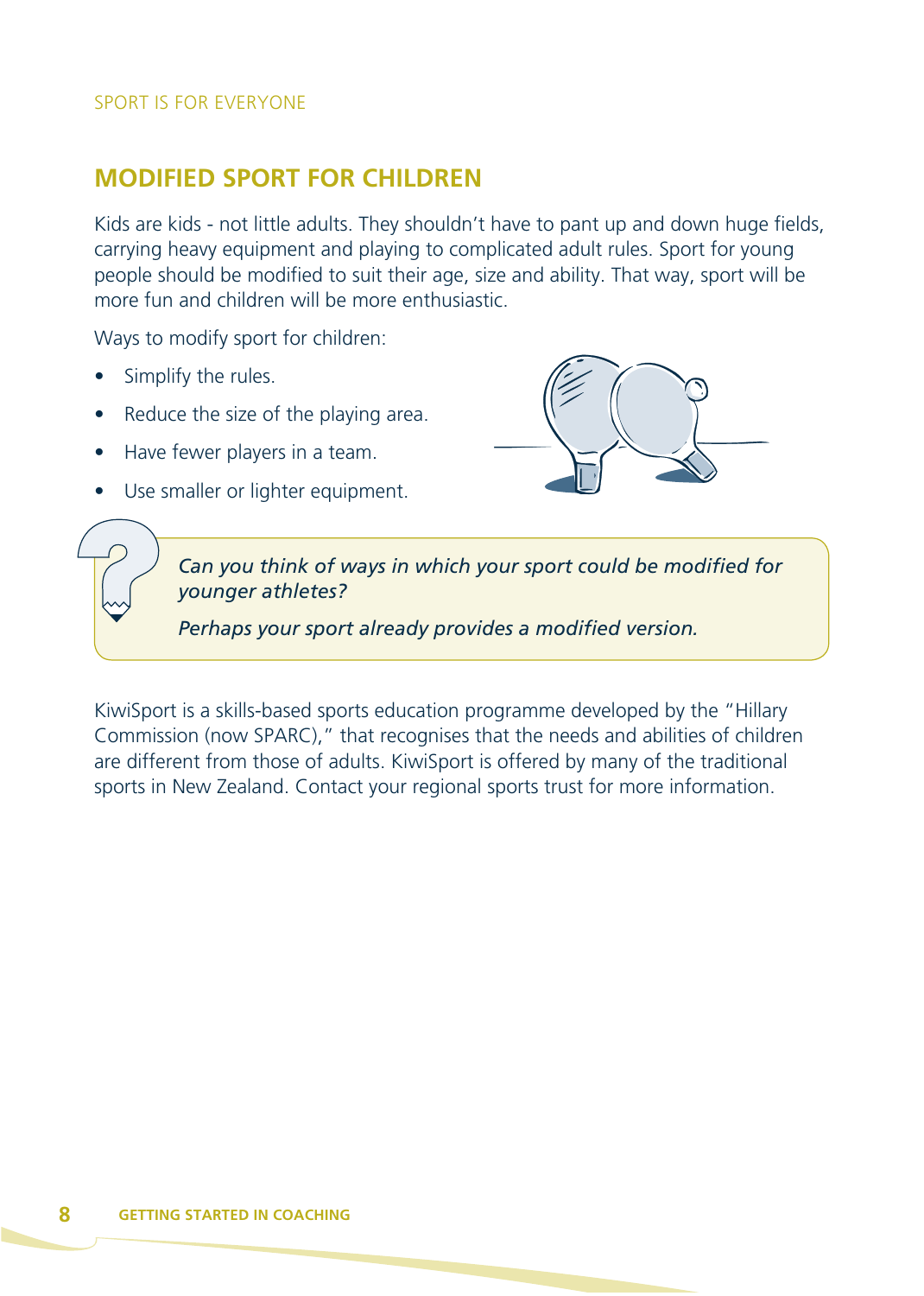#### SPORT IS FOR EVERYONE

#### *KIWI VOLLEY IS A MODIFIED VERSION OF ADULT VOLLEYBALL:*

- *There are fewer players so everybody gets more turns.*
- *The area of the court is smaller and the height of the net is reduced - to enable more success for the players.*
- *The ball is softer and smaller easier for the players to contact.*
- *There are frequent rotations with off-court reserves to provide maximum participation.*
- *Rules are simplified. For example, children are allowed to catch the ball to set it.*

#### **COACHING ADOLESCENTS**

Adolescents (13-17 year olds) often have the skills to be able to perform at the adult level of sport and, in many cases, their ability to compete with adults is limited only by their physical stature.

When coaching adolescents, it is important to remember that while these athletes are making the transition into adulthood, there are a number of issues to be aware of that can affect the their performances, and their interest in sport:



- Many athletes will experience rapid growth through their adolescent years. This can affect their coordination and they may feel self-conscious.
- Adolescents face increasing challenges. For example, school exams, more responsibility at home, the respect of their peer group and changes in their family structure.
- The onset of puberty usually encourages an interest in members of the opposite sex, and therefore a lower interest in their sport.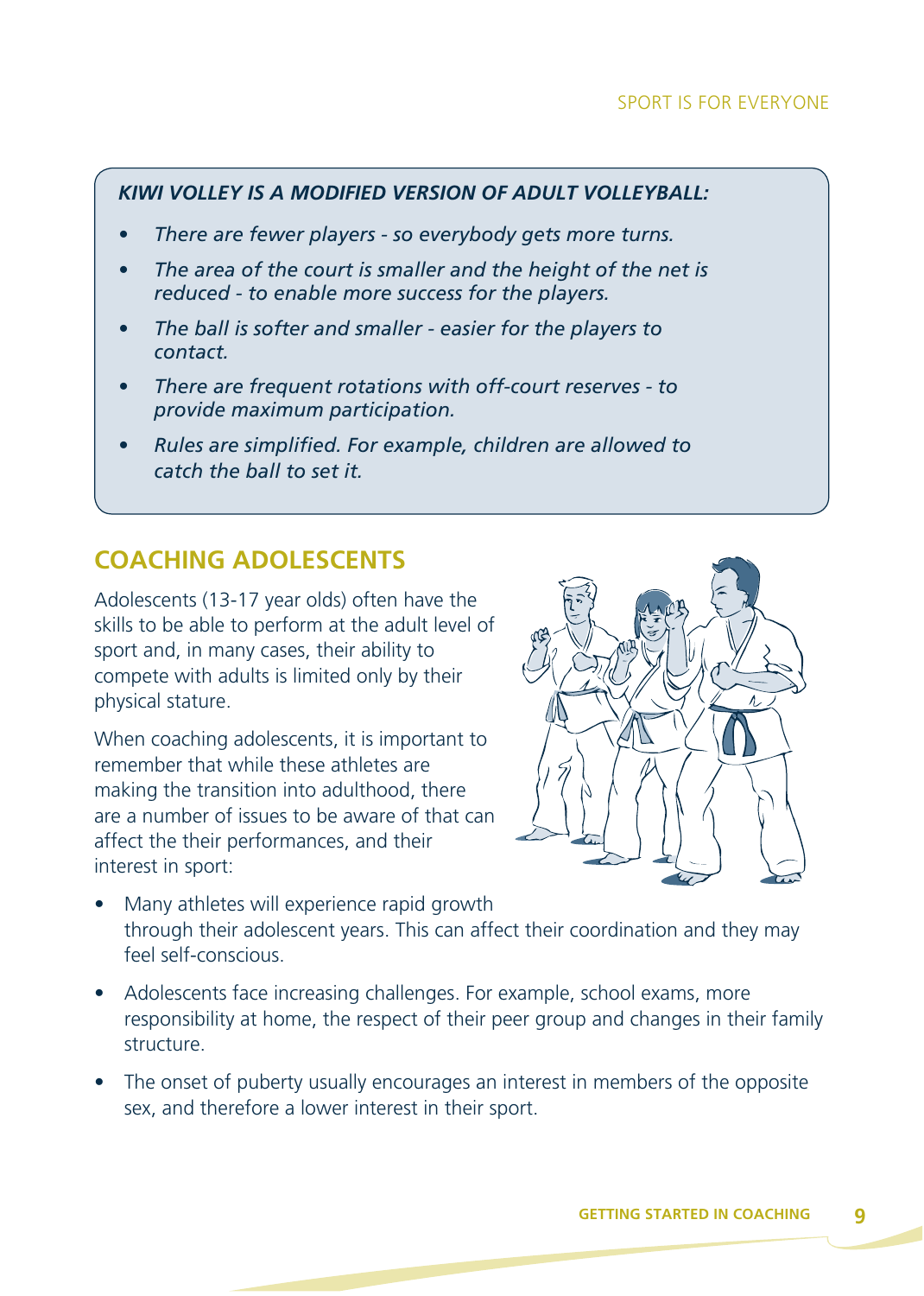#### SPORT IS FOR EVERYONE

- The choices available to athletes regarding how they spend their leisure time increase as they become more independent.
- The increasing cost of sport involvement as they get older can be a deterrent.

#### **ATHLETES WITH DISABILITIES**

Athletes with disabilities deserve to have the same opportunities as others - after all, they have the same reasons for playing sport. There are a wide range of physical, sensory and intellectual disabilities, from the very mild, such as the loss of a finger, to more severe, such as the loss of control of limbs and/or the trunk.

As a coach you should:

- Focus on their similarities to other athletes, not their differences.
- Concentrate on what they can do not what they can't.
- Encourage them to perform to the best of their ability - as you would do with all your athletes.



• Include these athletes in regular sport whenever you can - you may need to adapt your sport and rules to help them.

Your knowledge of sport for athletes with disabilities will depend to a large extent on your experience - if you're not sure, ask. The athletes will know what they can or cannot do, and how tasks can be modified to suit their skill level.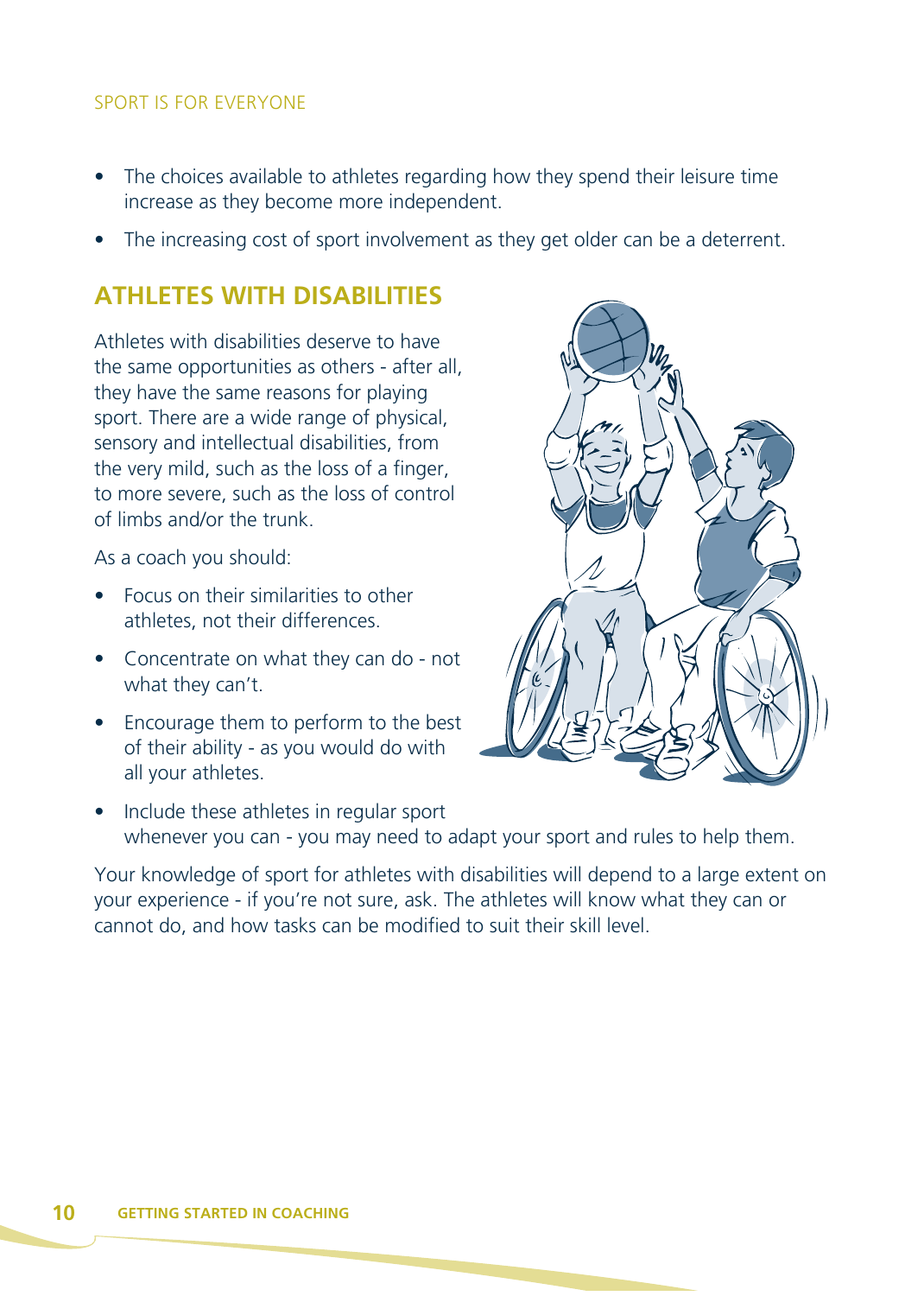#### *COACHING ATHLETES WITH DISABILITIES*

*Jill coaches a group of 11-12 year olds at her local athletics club. One of her group, Hana, uses a wheelchair. The group has been doing throwing activities in which Hana has been fully involved. This week however, they are doing the long jump, and Hana wants to be actively involved, just as her friends are.*

*After a lot of lateral thinking and discussion with Hana, Jill eventually comes up with a mutually acceptable alternative.*

*When it's Hana's turn, she wheels down the grass next to the long jump run way. When she reaches a point parallel to the take-off board, she stops pushing the wheels and the distance she rolls is measured as her "jump".*

*Jill determined that the physical output of the push accurately reflected the requirements of Hana's able bodied peers in their run up and take off. As Hana's efficiency in propelling her wheelchair improved, so too did her jump!*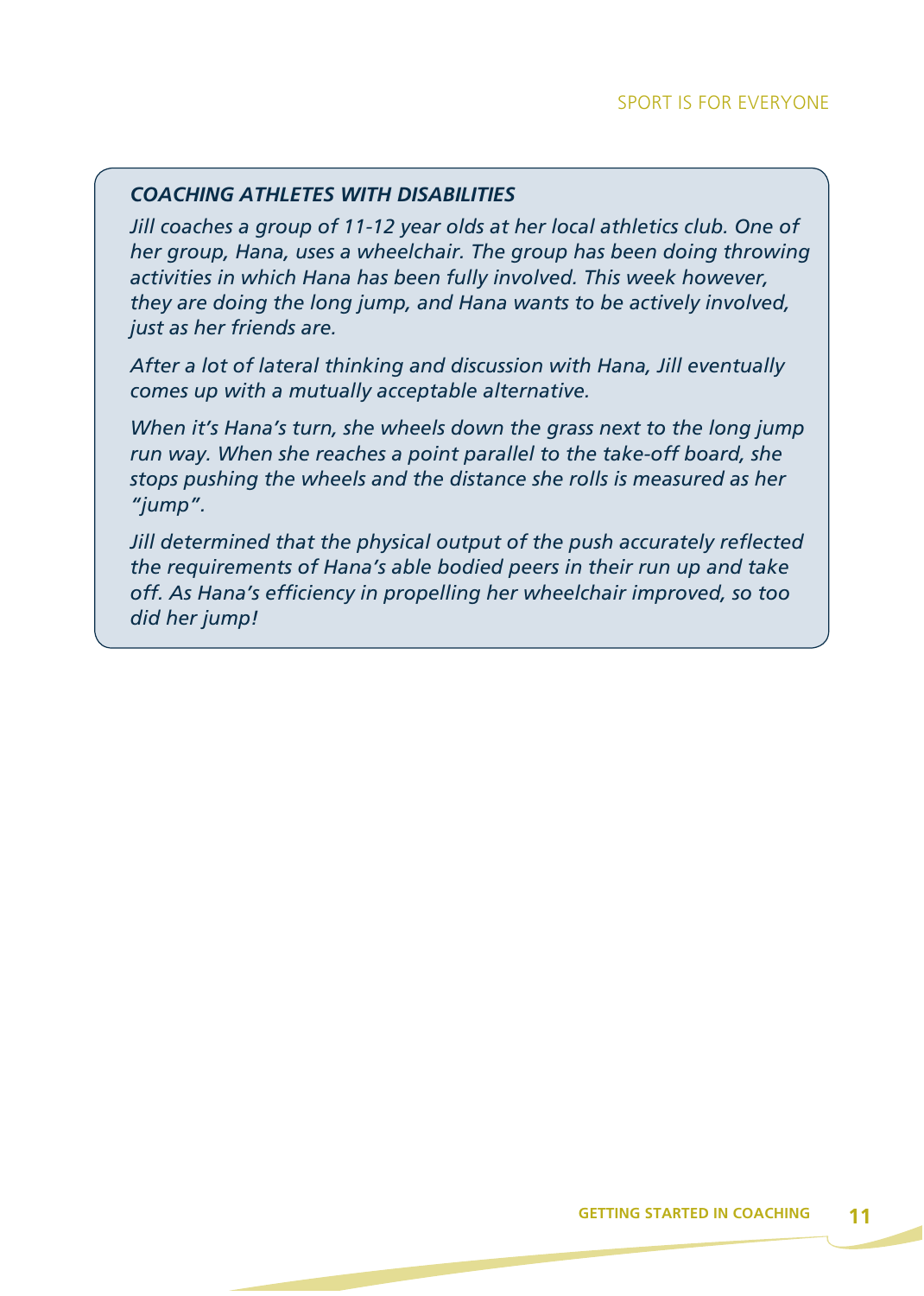SPORT IS FOR EVERYONE

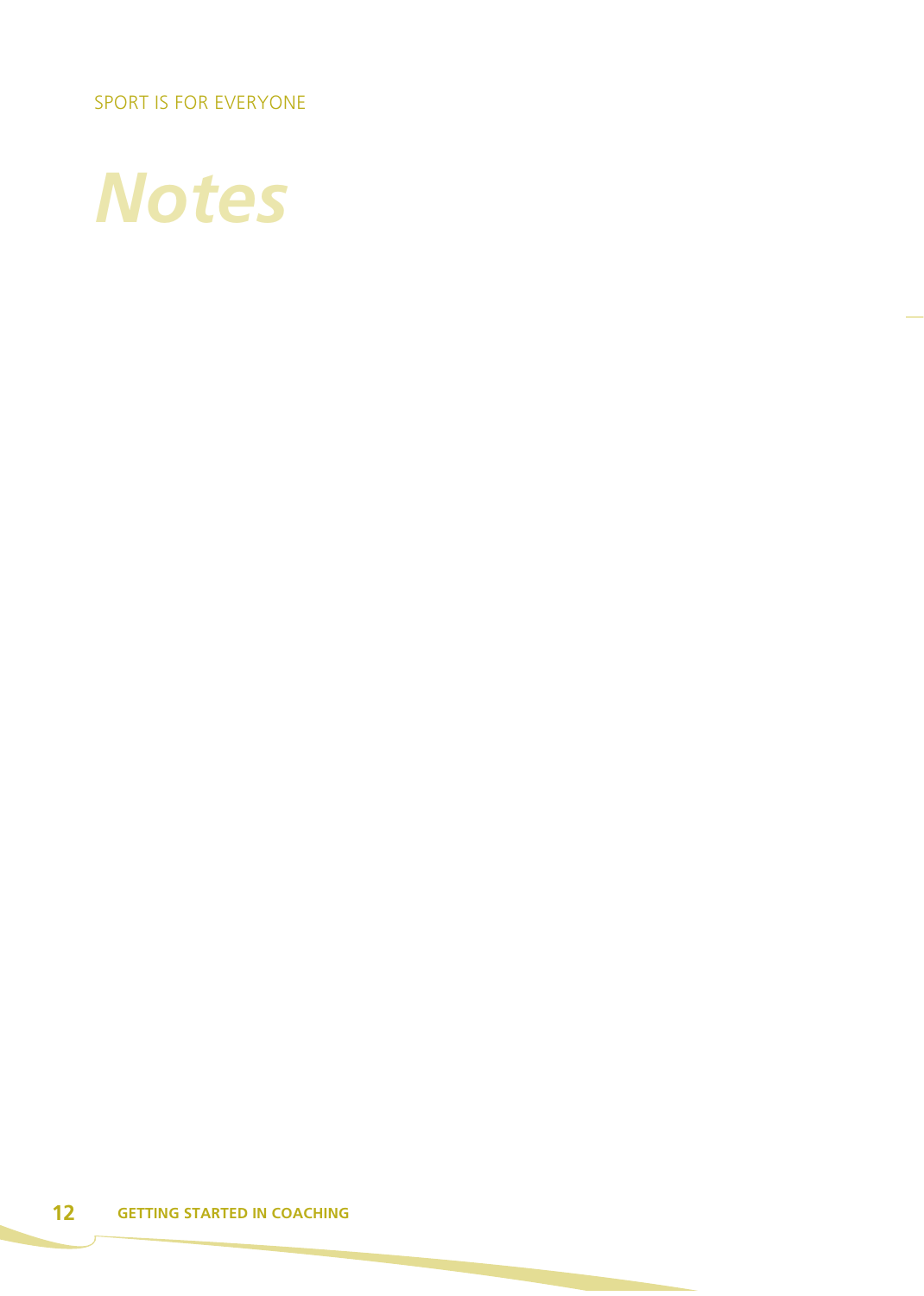#### THE COACH AS A COMMUNICATOR

# *The Coach as a Communicator*

Communicating effectively is one of the keys to success in coaching and to building positive relationships with the athletes and their parents and caregivers. Ongoing communication often deals with little problems before they become big problems.

However, good communication is much more than just talking. The way you deal with people, how you listen, your tone of voice and your body language all sends messages to your athletes. Many coaches tend to be



good at sending messages, but need to improve their skills in receiving messages.

#### **COMMUNICATING EFFECTIVELY WITH YOUR ATHLETES**

- Greet your athletes warmly by name or by physical acknowledgment when they arrive at practice.
- Wear appropriate dress and take a positive, enthusiastic approach having a sense of humour helps.
- Be sure that you can see your athletes when you are speaking to them, and that they can see you.
- Speak clearly using words your athletes can understand vary the tone of your voice to keep the interest up.
- Listen carefully to their questions and comments, and respect their views being a good listener is an essential coaching skill.
- Be positive and constructive when both giving and receiving feedback from athletes.
- Be aware of your body language, and watch your athletes' body language for clues on how they are reacting.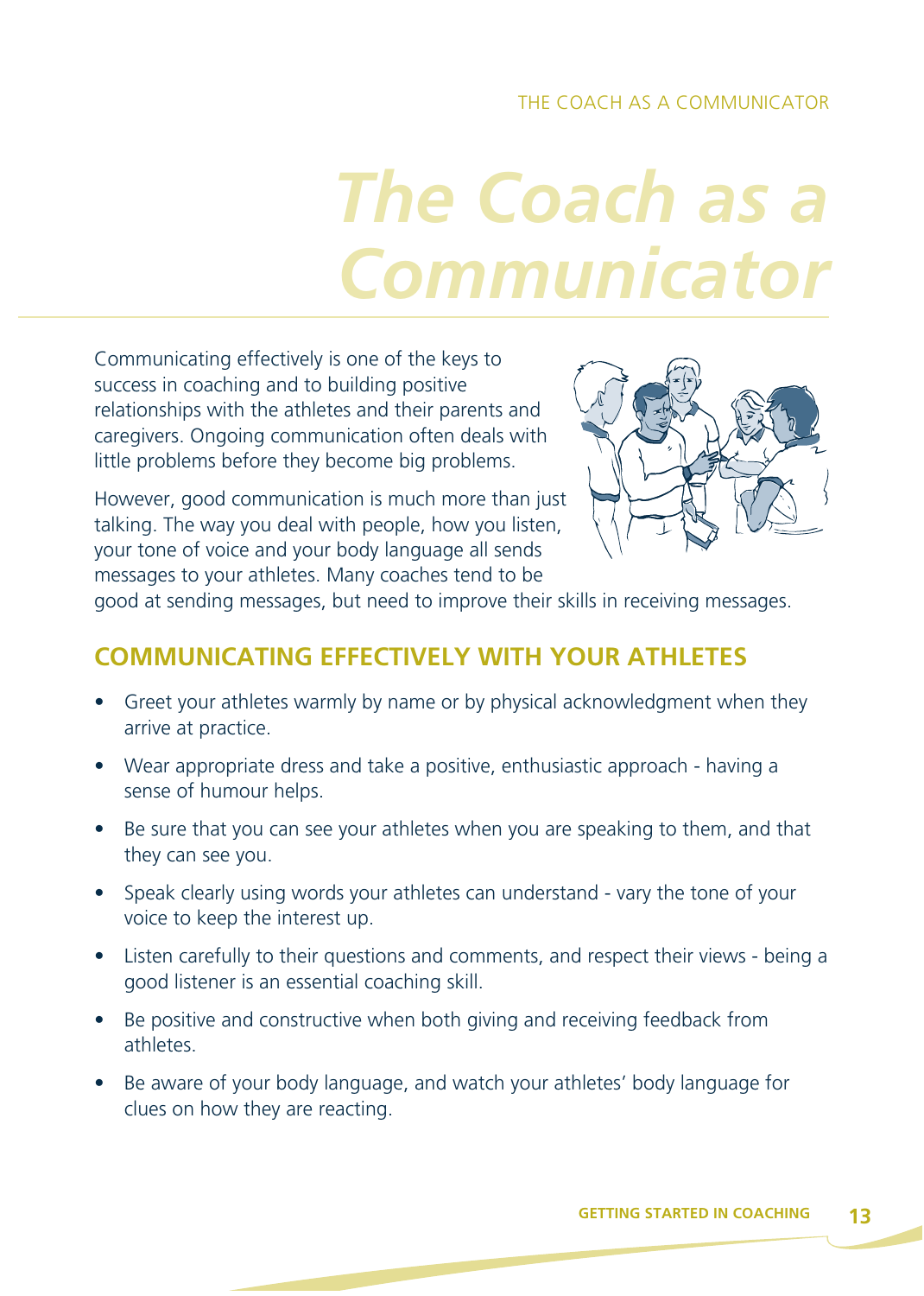#### THE COACH AS A COMMUNICATOR



*What messages are this coach's body language sending to her athletes?*

### **COMMUNICATING ACROSS CULTURES**

New Zealand is a multi-cultural society. As a coach you should be aware of cultural differences in communicating with your athletes. For example, many cultures believe direct eye contact to be inappropriate.

If you are unsure about how to communicate with an athlete from a different, culture, ask somebody for advice. However, a friendly and sincere approach will always be appreciated.

#### **COMMUNICATING WITH ATHLETES' PARENTS AND CAREGIVERS**

Parents and caregivers can have a big impact on how athletes feel about sport. They can provide a source of either support or stress, particularly for younger athletes.

It is important to establish a positive relationship with parents and caregivers right from the start of the season. A good way to start is by writing a letter, or holding a meeting to introduce yourself and discuss the season ahead: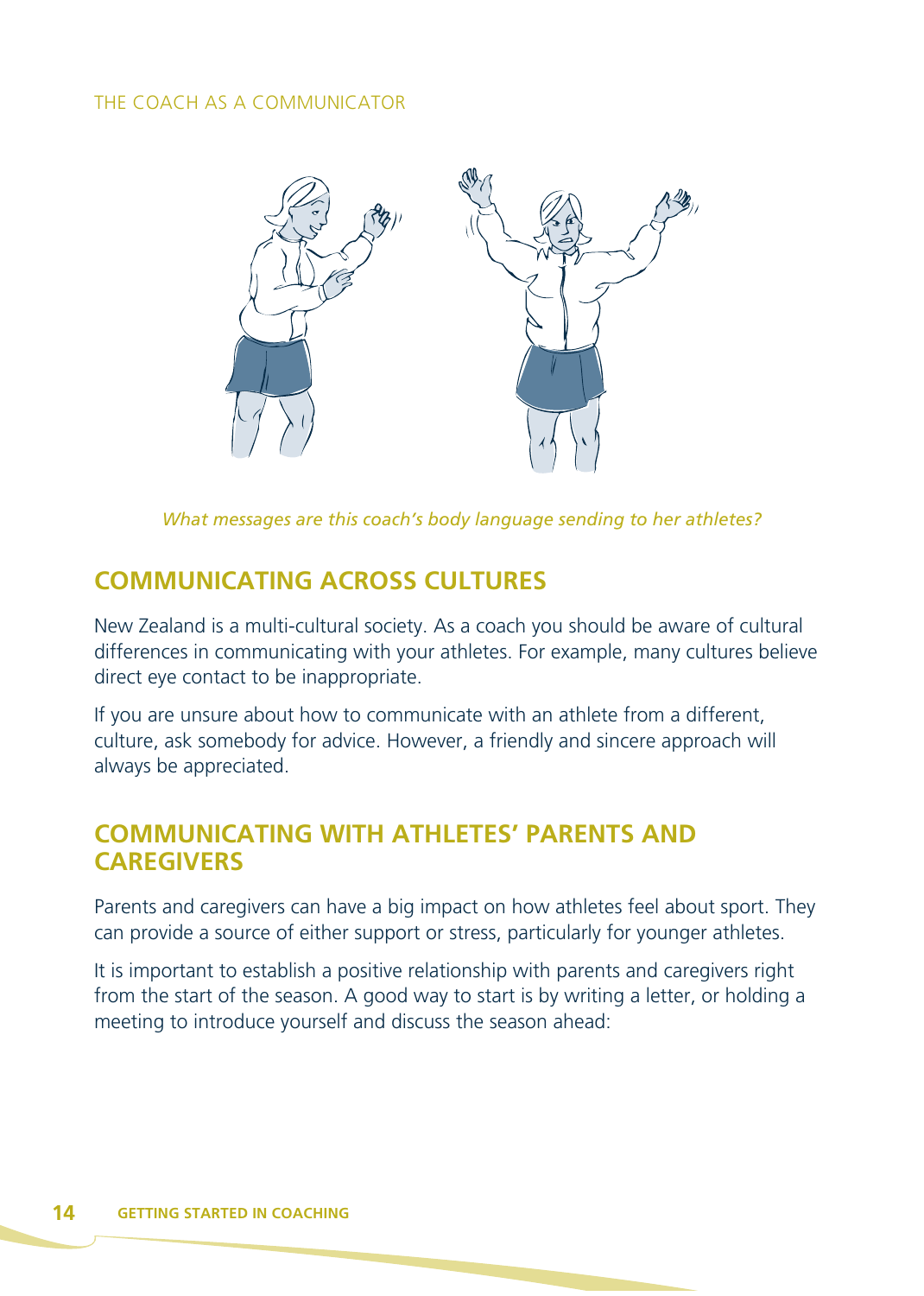- Emphasise the importance of the athletes having fun, learning new skills and making new friends. Performing to their potential is more important than winning or losing.
- Discuss the role of parents and caregivers in your team. Stress the importance of supporting and encouraging the athletes.
- Discuss the principles of fair play and your expectations of supporters' behaviour on the sidelines.
- Talk about your plans for the season, what the athletes will need, and how parents and caregivers can assist.

Parents, caregivers and other supporters can sometimes get carried away on the sidelines. Be sure to always set a positive example as the coach, and let the supporters know you expect only positive support from them.



*Make a list of tasks the parents and caregivers of your athletes could do to assist you over the season? For example, transport to competitions, washing team uniforms, organising accommodation etc.*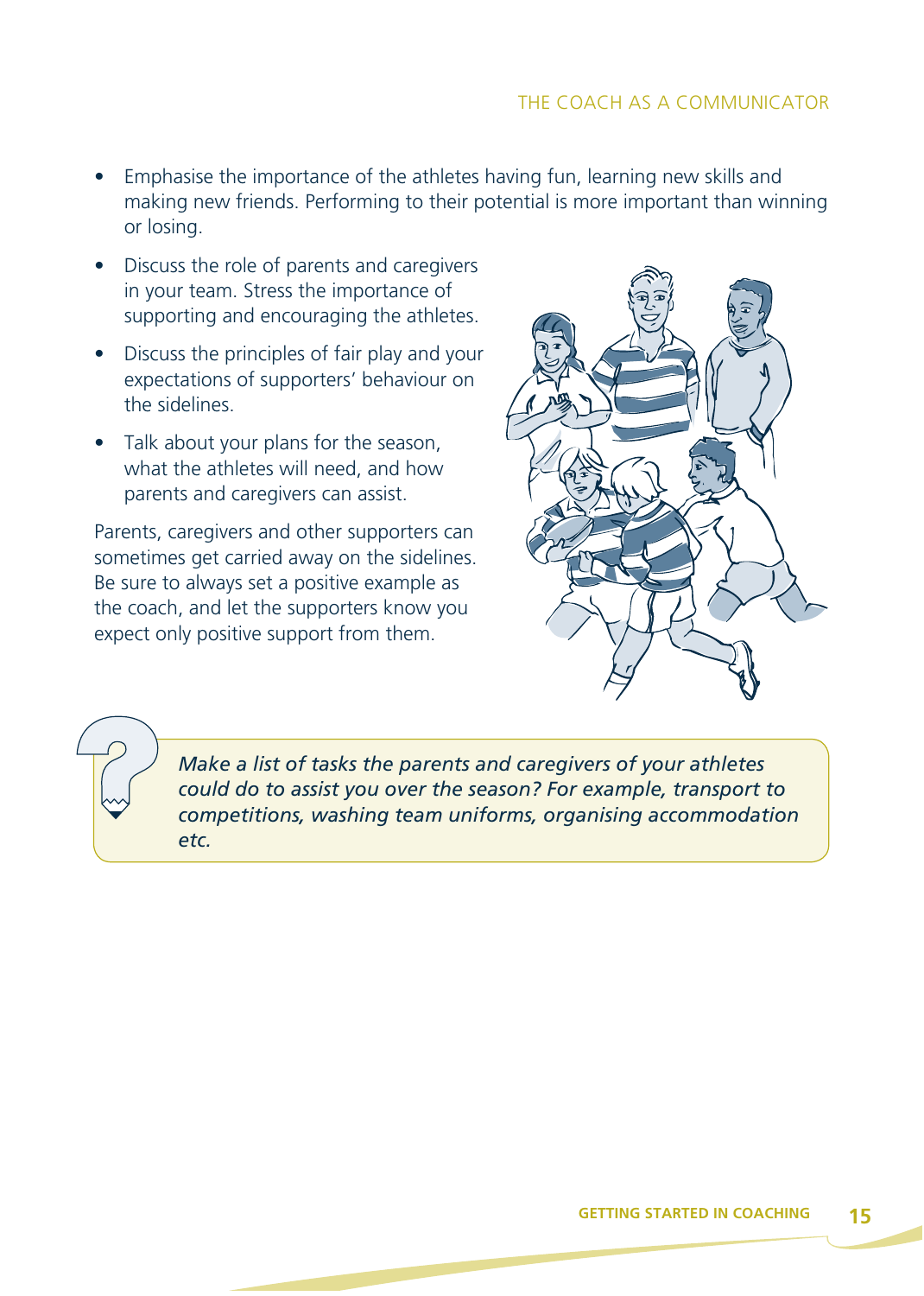THE COACH AS A COMMUNICATOR

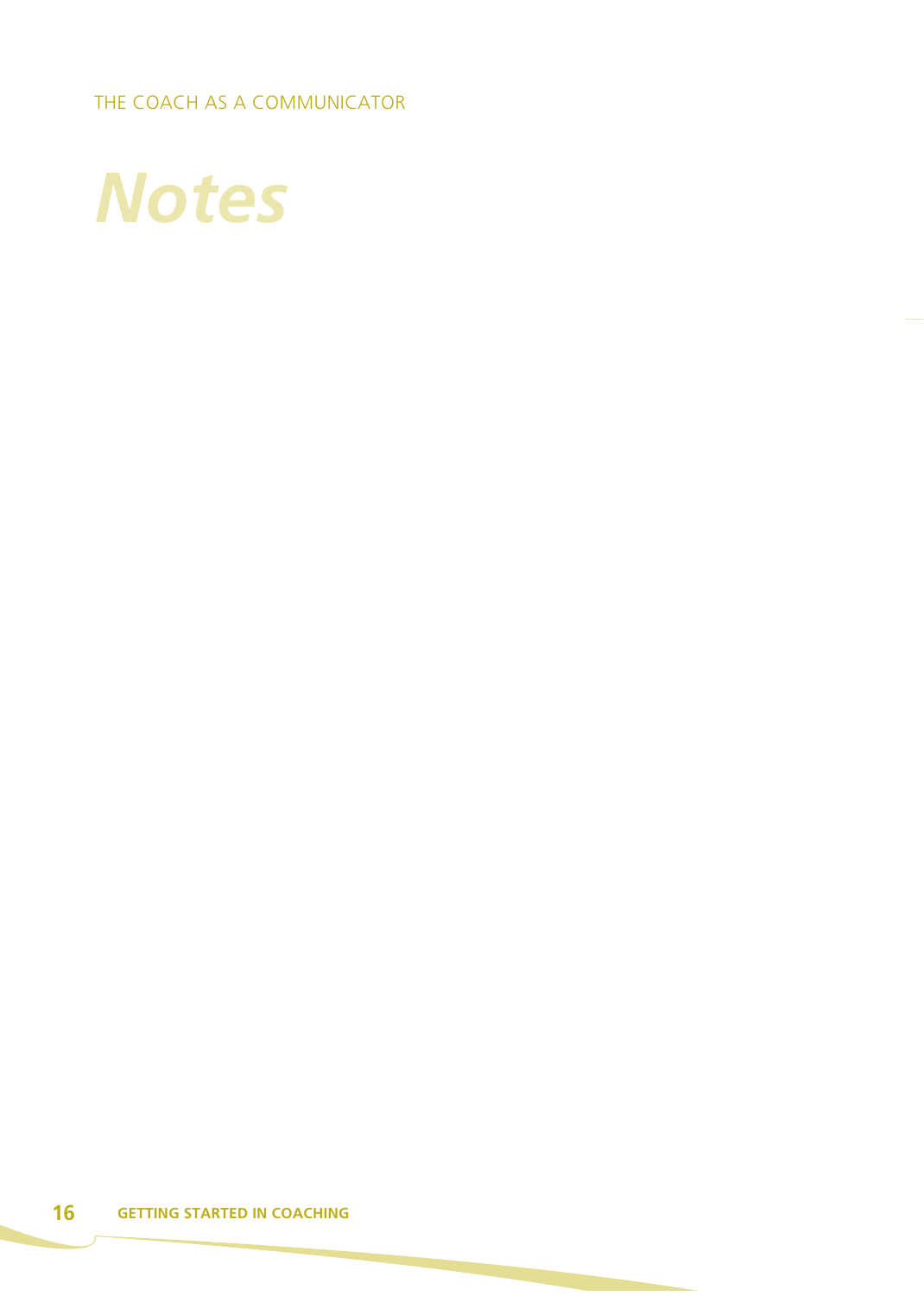# *Skill Teaching and Learning*

As a coach, one of your main objectives is to improve the skill level of your athletes, whether they are novices in their first season, or masters in their 20th season! Therefore, a large part of your coaching session will be spent on learning and developing skills.

To effectively teach skills, the coach must learn to observe and analyse an athlete's skill performance - many coaches watch their athletes without really seeing what they are doing. Knowing how to observe skills effectively will help you detect and then correct faults, and pinpoint areas where skills can be improved.

### **WHAT SKILLS SHOULD YOU TEACH YOUR ATHLETES?**

When selecting what skills to teach, you should consider:

- The age and ability of your athletes.
- The types of skills required to enable your athletes to perform successfully.

### **OBSERVING YOUR ATHLETES IN ACTION**

Following are some tips to effectively observe your athletes' performing skills:



- Observe the whole movement first, to gain an overall impression, then focus on one part of the movement at a time.
- Start by focusing on the larger, slower moving parts, then work towards the outer extremities.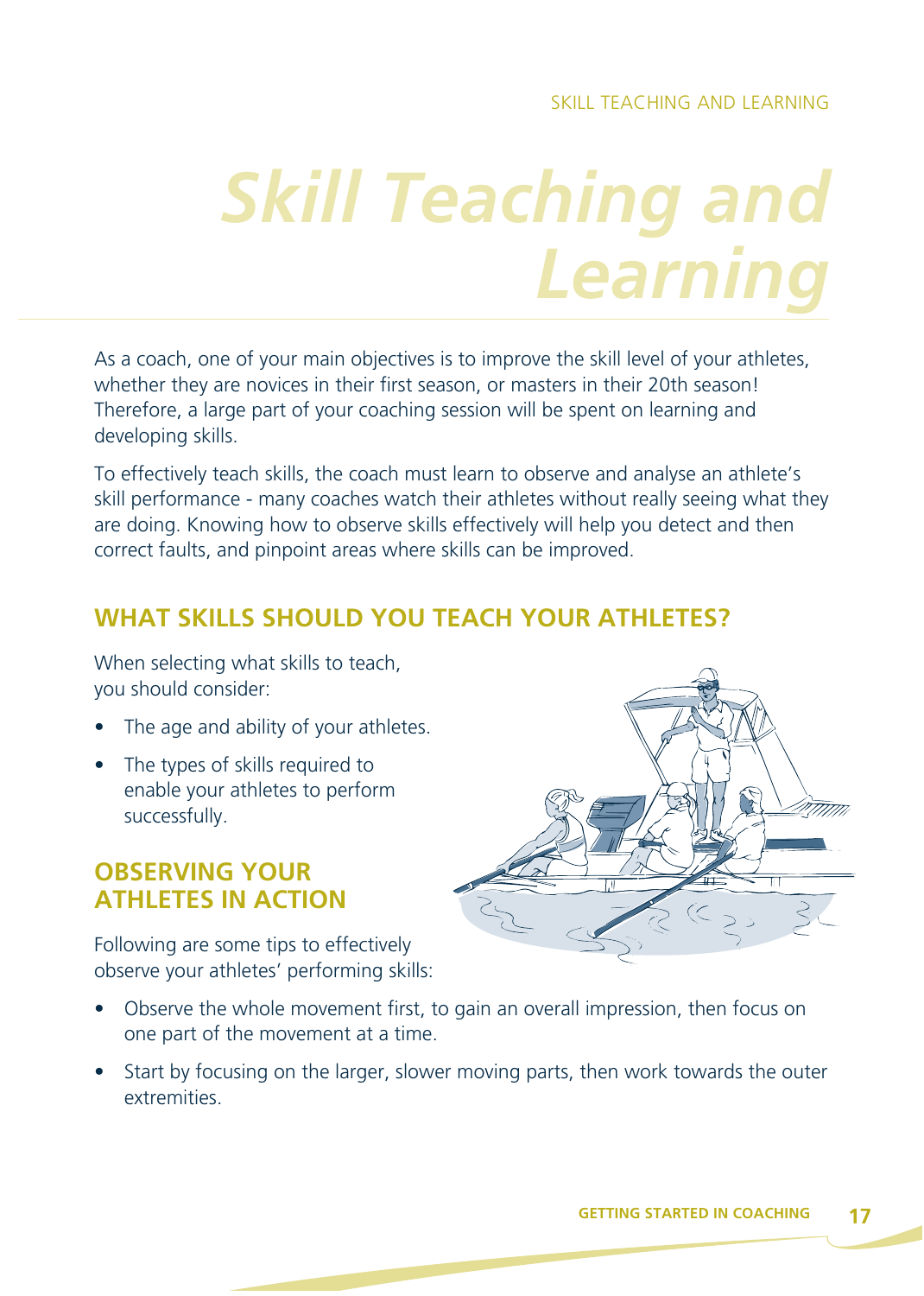#### SKILL TEACHING AND LEARNING

- Observe from a distance to gain an overall impression and then move closer, to focus on the different parts.
- Observe the performance from different angles.
- Observe the skill long enough to be able to describe what you see. Be aware that too many repetitions may tire the athlete and influence the performance.

#### **TEACHING NEW SKILLS**

How do you teach new skills to your athletes? Usually, this will involve an explanation by you the coach, and a demonstration before the athletes try it themselves.

To be effective in explaining and demonstrating new skills consider the following:

- New skills should be introduced at the start of the coaching session, after the warm up, while the athletes are fresh and focused.
- Both the coach and athlete should understand why the skill is important - this will help the teaching and learning process.
- Focus on two or three teaching points and some key words or phrases to emphasise the important parts of the skill.
- Keep your instructions simple, using words that everyone can understand.
- Demonstrate the whole skill first, then divide the skill into smaller parts (whole part whole).
- Use an athlete who can perform the skill well at the athletes' level. The demonstration should be correct, but it doesn't have to be perfect.

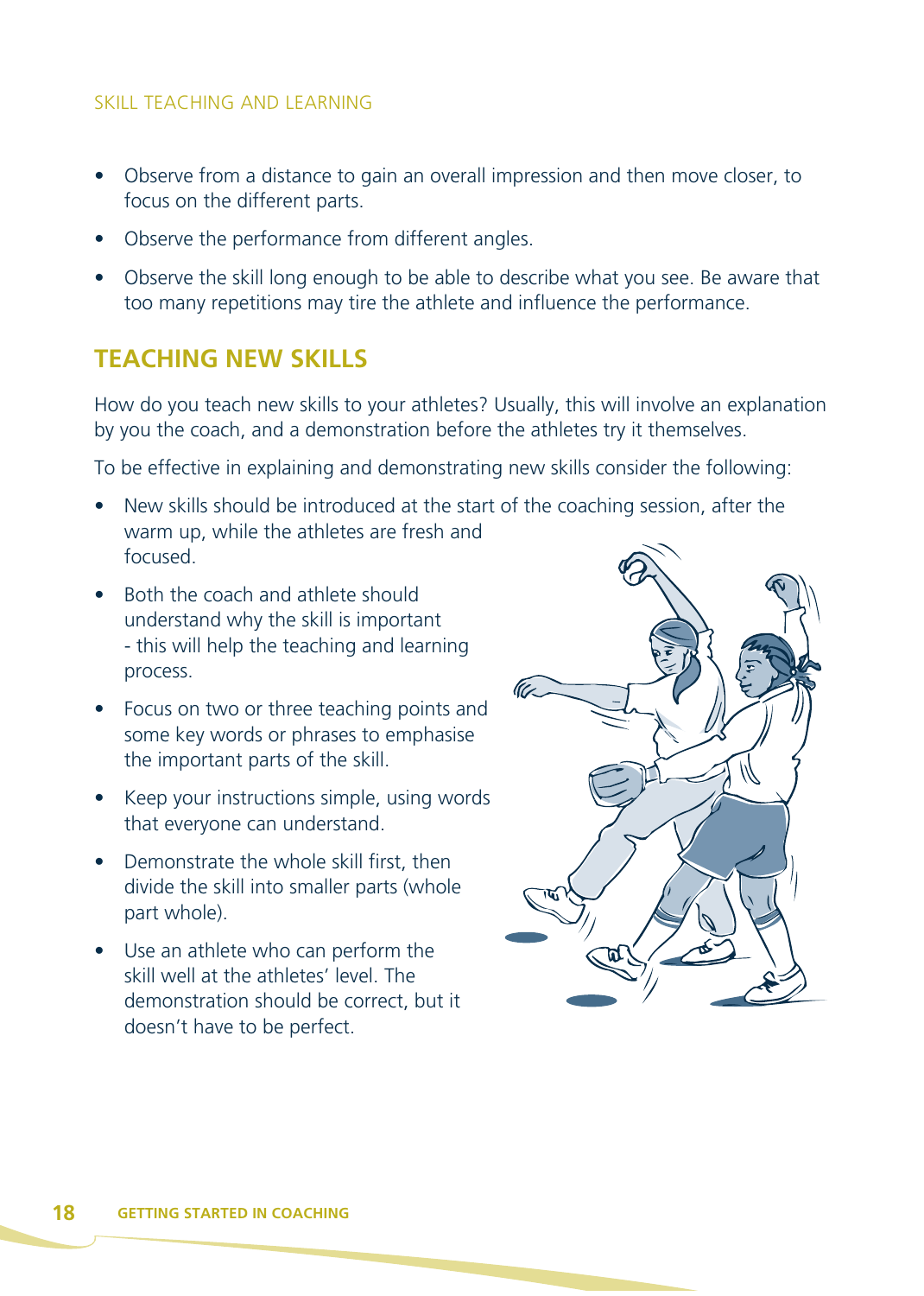• Make sure that all the athletes can see the demonstration clearly. The following formations work well when demonstrating a new skill to a group:



 *A Straight line. An Open Square. A Semi-Circle.*

- Ask the athletes to concentrate on only one or two aspects of the skill at any one time.
- Check for understanding. Athletes tend to nod yes when asked "Did you understand?" whether they understand or not.

Try asking open questions which require more than a yes or no answer, as they make the athletes think, and their answers will give you better information to work with.

#### **Examples of Open Questions:**

- "Where do you put (your front foot)?"
- "What should you do (with the racquet head)?"
- "How will you (beat the defence)?"
- "What do you think the problem is (with your landing)?"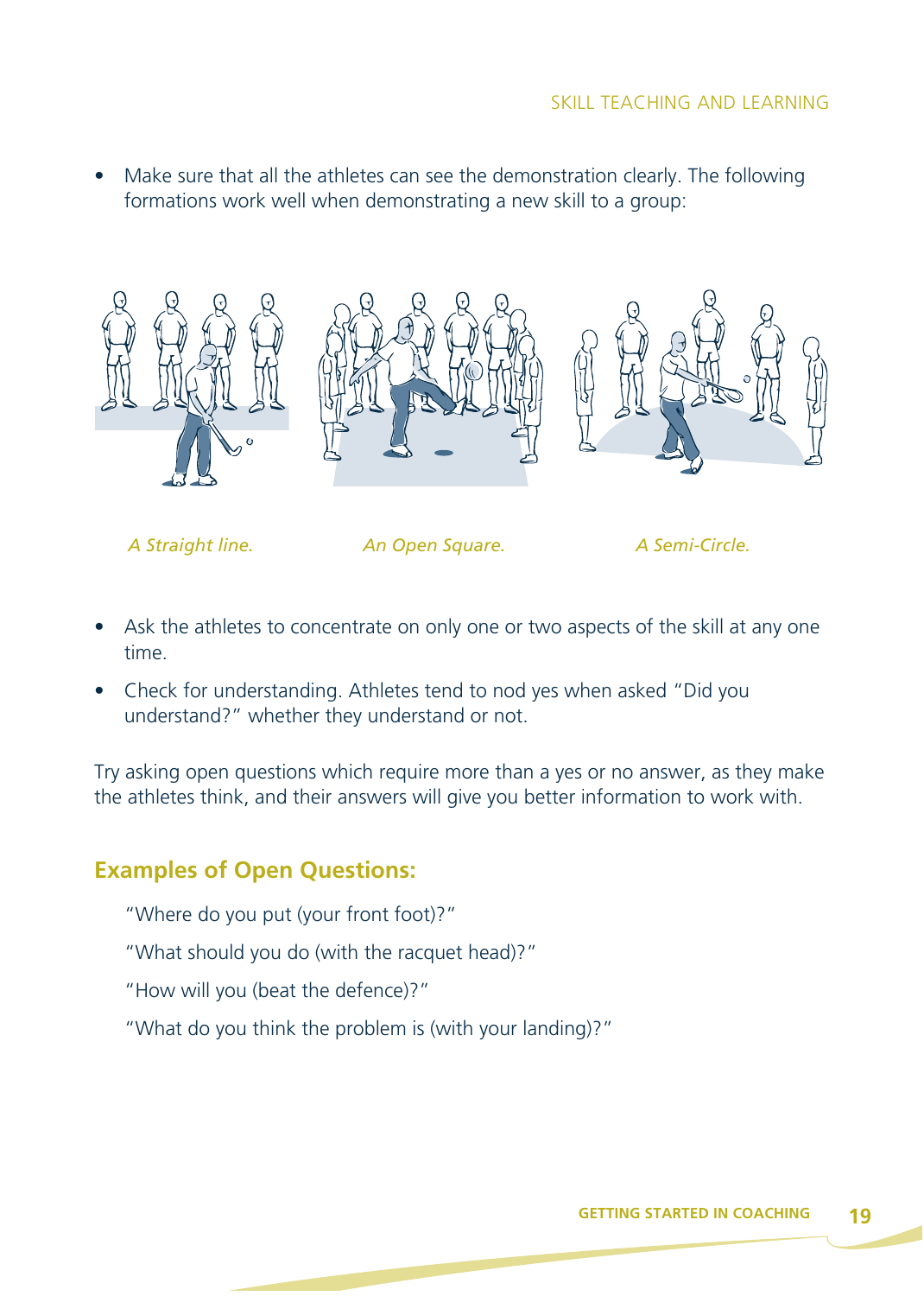#### SKILL TEACHING AND LEARNING

#### **FEEDBACK**

Giving feedback is an essential part of the coaching process. Constructive, positive feedback is important to your athletes, both for their improvement and their self-esteem. Always tell your athletes what they are doing right.

Tips for effective feedback:

- Be positive and encouraging.
- Give feedback as soon as possible after the performance or game has ended.
- Be specific so the athlete is clear about what you expect.



- Focus on behaviour or actions that can be changed.
- Use words the athletes can understand keep it simple for beginners.
- Encourage your athletes to give you feedback about how their performance "felt".
- Feedback should tell the athletes more than they have figured out by doing it themselves.

#### **Examples of Effective Feedback**

*"Remember to bend your knees when you jump."* 

*"Keep looking up when you land."* 

*"Yes, that was much better - good follow-through!"* 

*"Your footwork was good, now do the same again, keeping control of the ball this time."*

#### **Examples of Ineffective Feedback**

*"Jump higher!"*

*"Don't drop your head when you land!"*

*"No, that was a terrible stroke!"*

*"Your footwork was excellent - but your grip was wrong, you lost control of the ball and you didn't see the defender!!"*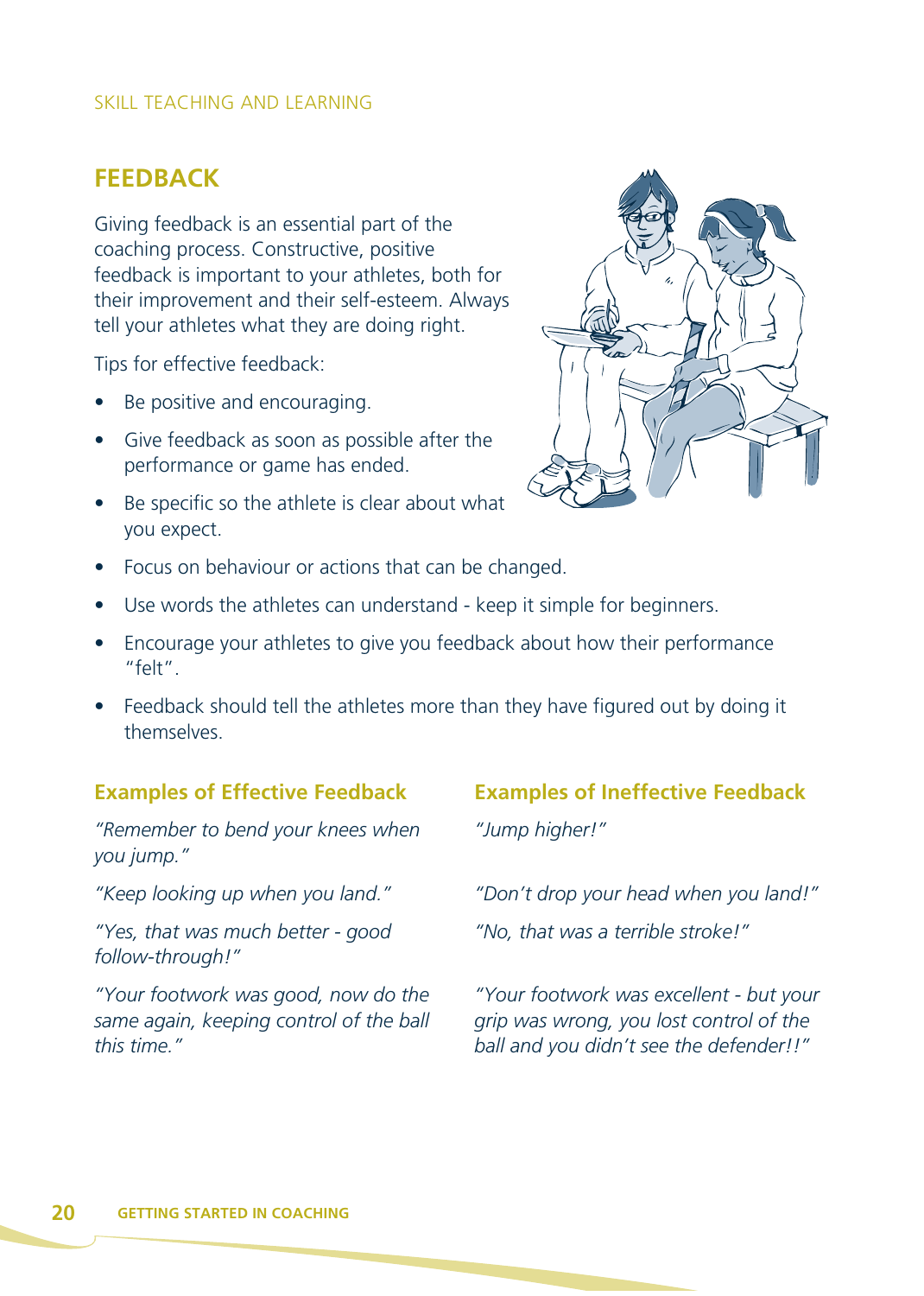*Choose a simple skill from your sport and make some notes on how you would go about teaching that skill to your athletes. What are the key words or phrases you would use?*

*What are some typical feedback comments?*

# *Notes*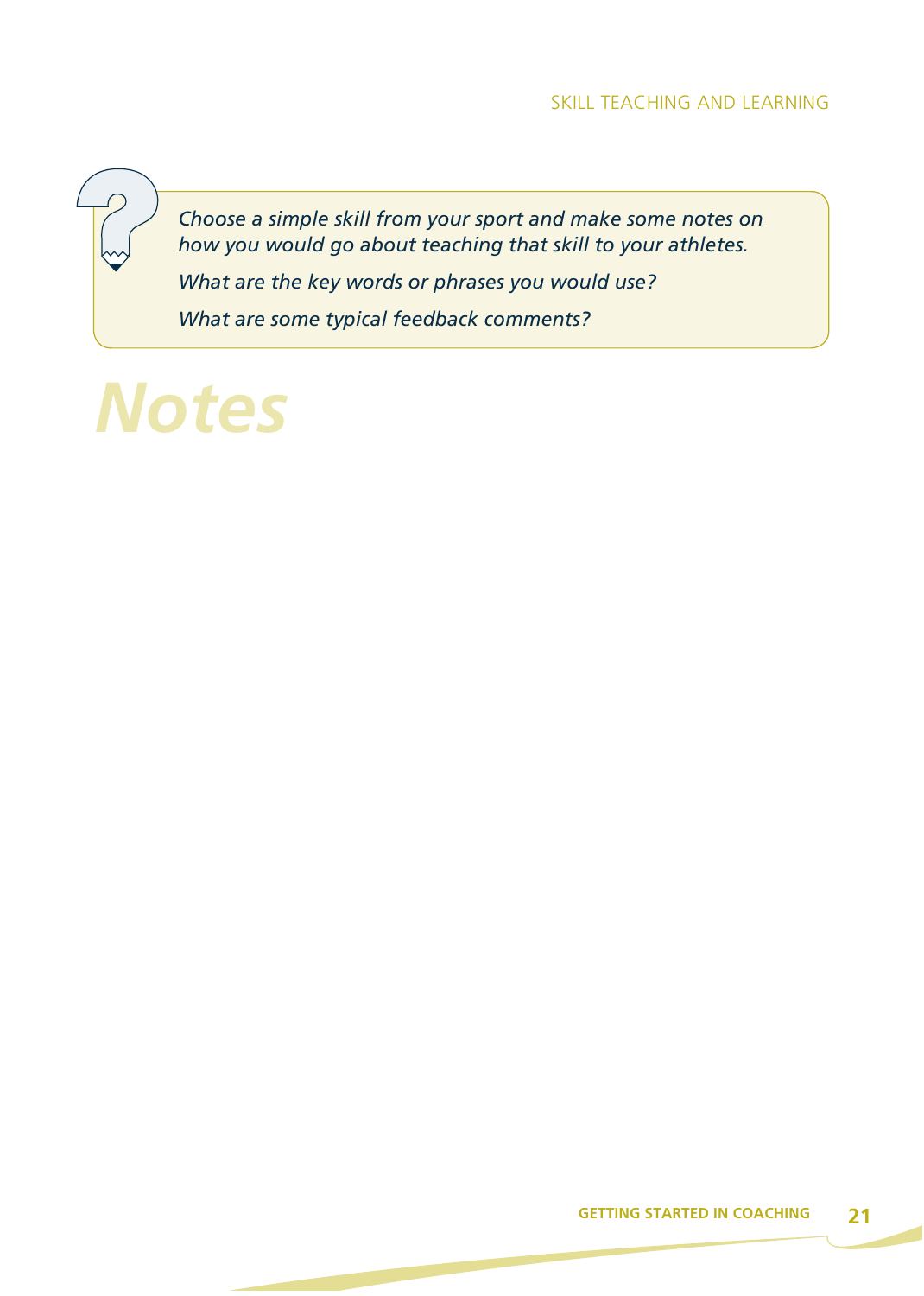SKILL TEACHING AND LEARNING

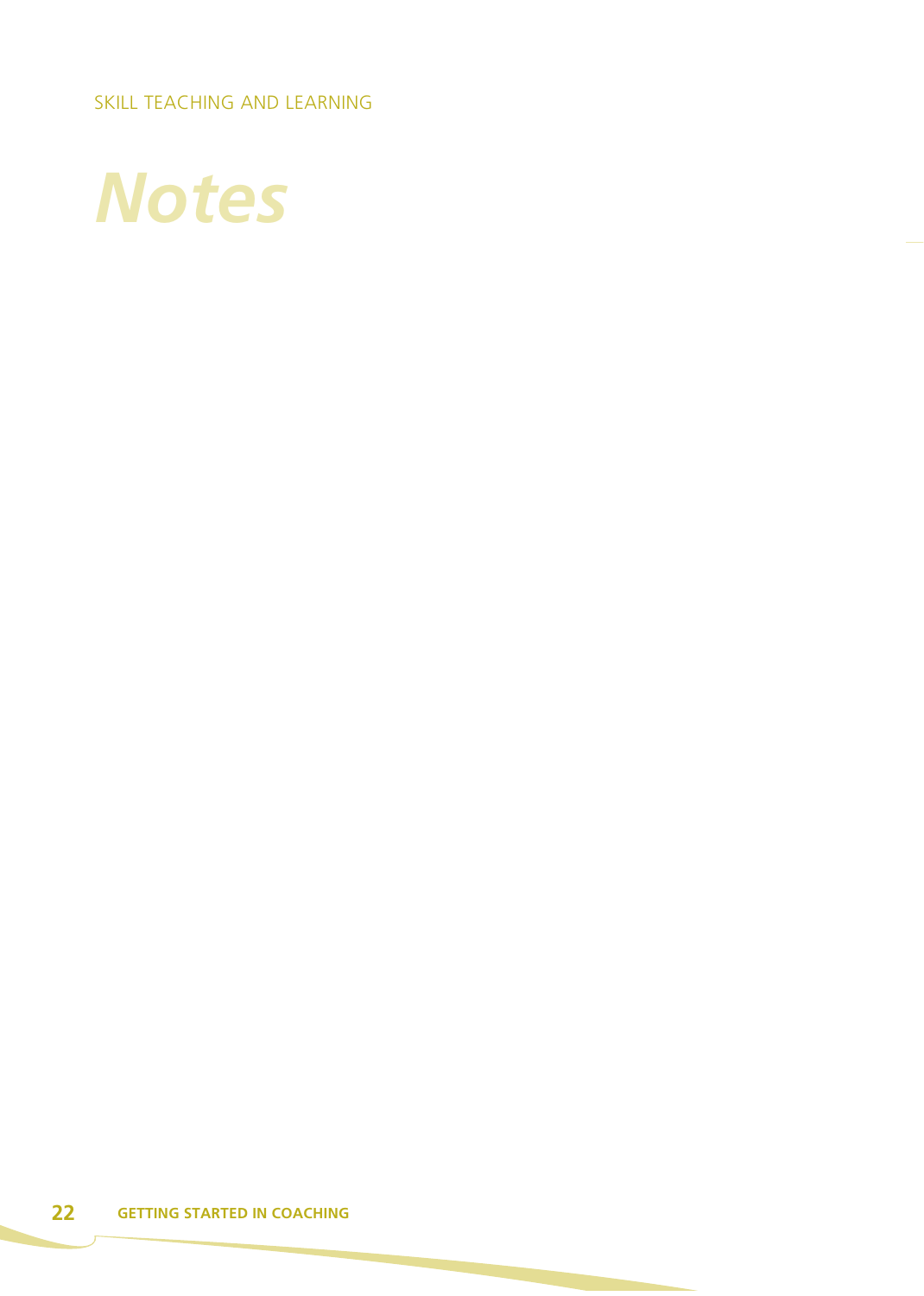# **Sport Safet**

### **CREATING AN INJURY FREE ENVIRONMENT**

One of your most important roles as a coach is to ensure that your athletes have an injury free environment in which to train and compete. There is a risk of injury in most sports, some more so than others. However with careful planning, the effective coach can keep these risks to a minimum:

- Record the medical history of your athletes.
- Warm up, cool down and stretch before and after each session.
- Ensure your athletes are fit enough and have the skills appropriate for the level at which they are competing.
- Ensure that the facilities and equipment used are safe and appropriate.
- Check the ground and weather conditions for safety.
- Match the athletes' physical skills and abilities to provide balanced competition.
- Follow the rules of the game. Many of these rules are designed with safety in mind.

*What are some common risks or hazards in your sport?*

*How could you, as the coach, minimise these risks during training and competition?*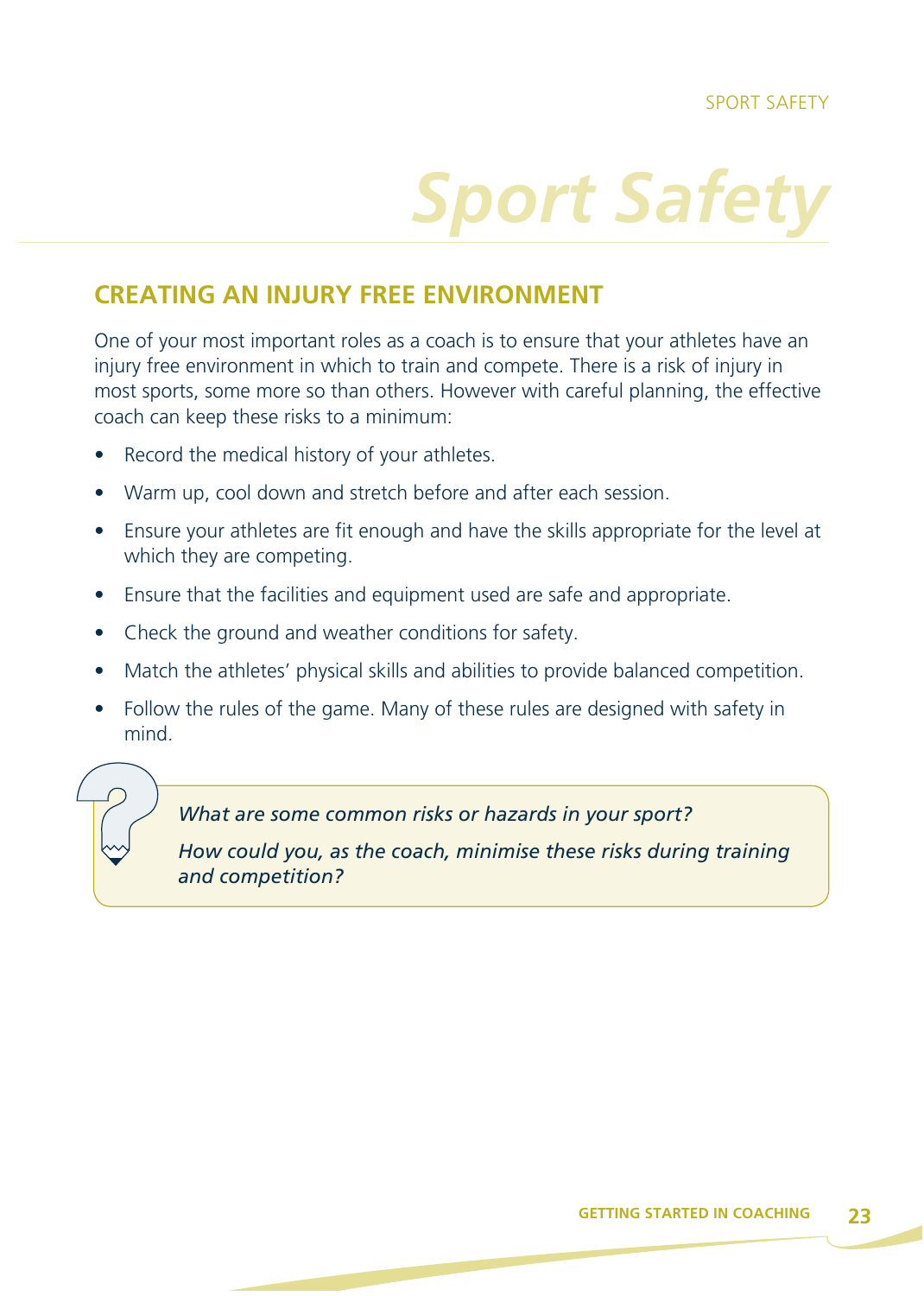#### **WHAT IF AN INJURY OCCURS?**

As the coach you should be prepared to deal with an injury if and when it occurs. SPARC recommends that all coaches have a first aid kit on hand, and that they complete a recognised first aid course.

If the injury is serious, for example a broken bone, neck injury, severe bleeding, or the athlete is knocked unconscious, call for help from a doctor or ambulance.

It is a good idea for the coach and team to have a pre-organised "Emergency Action Plan" ready to deal with emergencies if they occur.

# **SOFT TISSUE INJURIES**

Soft tissue injuries eg a sprained ankle or pulled hamstring, are the most common injuries that occur in sport. Taking the correct steps to treat these injuries when they occur **(R-I-C-E)**, can significantly minimise the damage, allowing a speedy return to the sport.

**Rest** Remove the athlete from the activity immediately

- **Ice** Apply ice to the injured area as soon as possible. The ice should be wrapped in a damp towel and applied for 20 minutes every 2-3 hours for the first 24 hours following the injury.
- **Compression** Apply a wide elastic bandage firmly over a large area covering the injured part. Compression is most effective in stopping bleeding and reducing swelling.
- **Elevation** Raise the injured limb above the level of the heart to reduce the pooling of blood in the injured area.

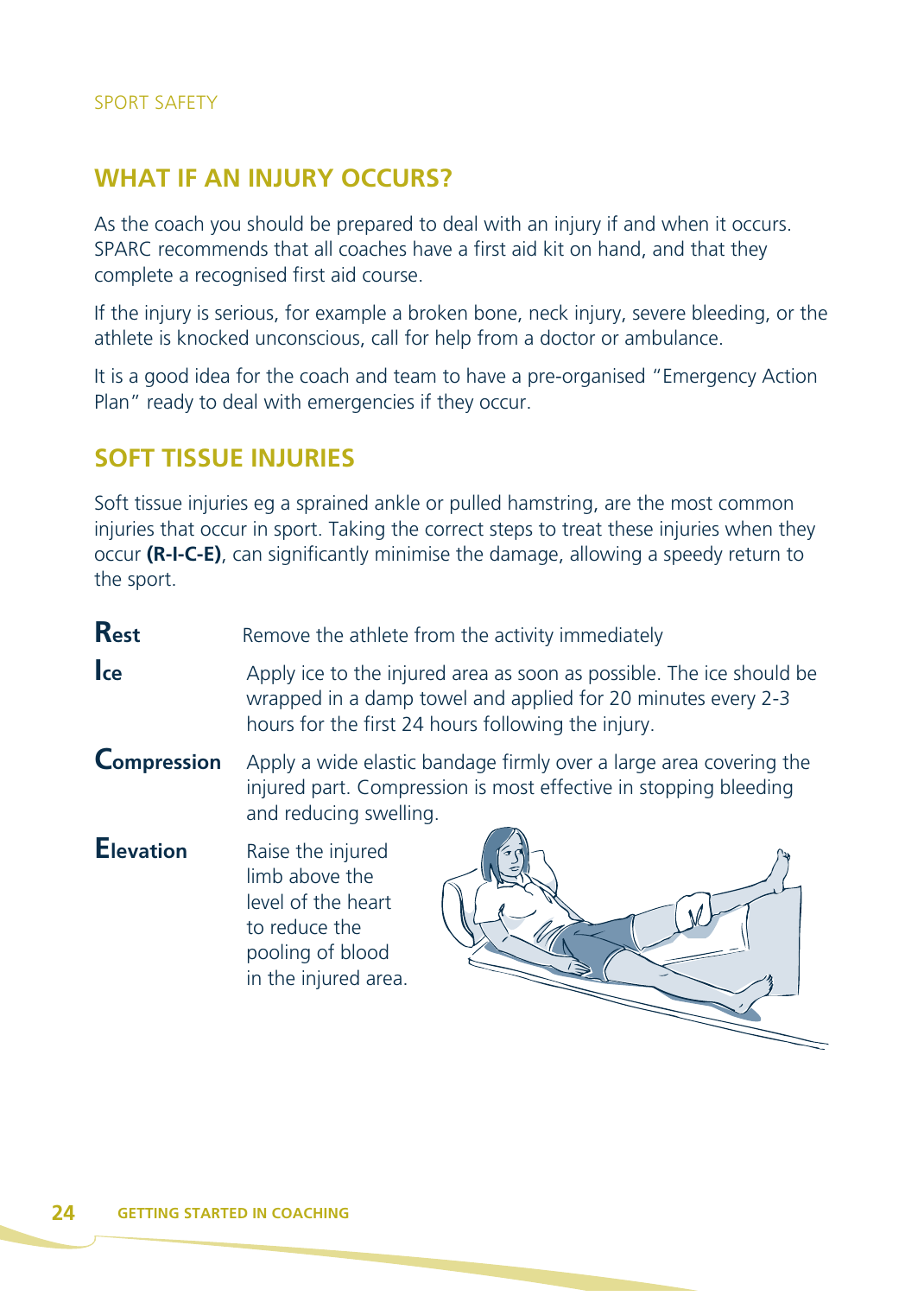If you suspect the injury may be serious, or there has been no improvement within the first 48 hours, a medical diagnosis **(R-I-C-E-D)** is essential.

> *Is there a first aid kit immediately available at your club or school? If so, where is it kept?*

*Who in your team is trained to administer first aid?*

#### **RETURNING TO SPORT AFTER INJURY OR ILLNESS**

When recovering from an injury, many athletes are tempted to return to the sport earlier than they probably should. This puts them at risk of doing further, more serious damage.

As the coach you should take steps to ensure your athletes do not come back too early, and carefully monitor their performance when they are ready to return. If in doubt, ask the athlete for a medical clearance from his or her doctor.

#### **ATHLETES' SELF ESTEEM**

As well as planning for the physical safety of your athletes, you should also consider their emotional safety, that is, your athletes' self esteem.

Self esteem refers to how people see themselves and this is influenced by their environment, their life experiences, and also by the reactions of others, for example, peers, parents and, in this instance, the coach.



As the coach you should encourage your athletes and ensure they feel good about themselves. Remember that your athletes' self-esteem must stand aside from their sporting performances. Whether they play well or badly, win or lose, they are still unique worthy people, and the coach must always make this clear.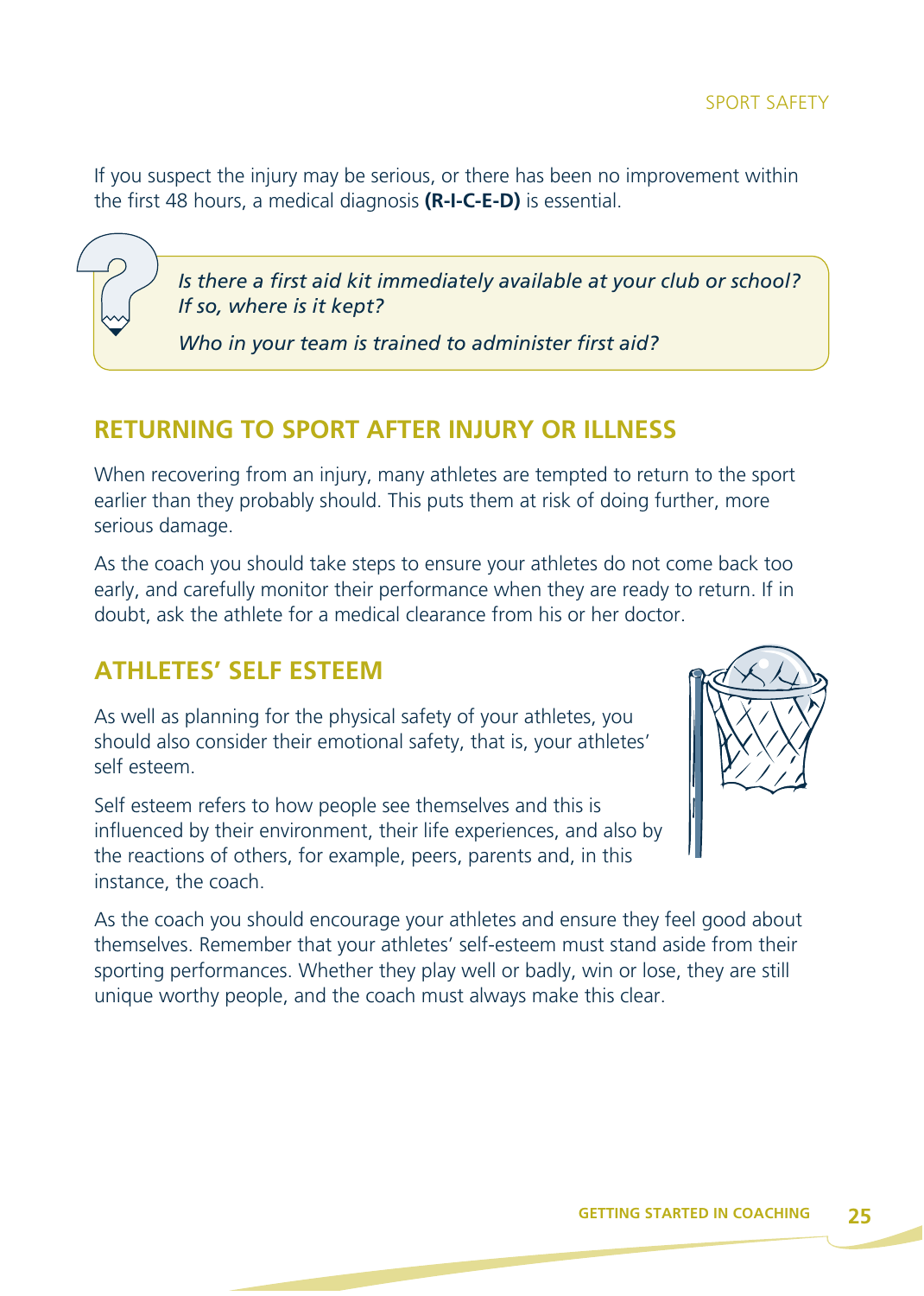SPORT SAFETY

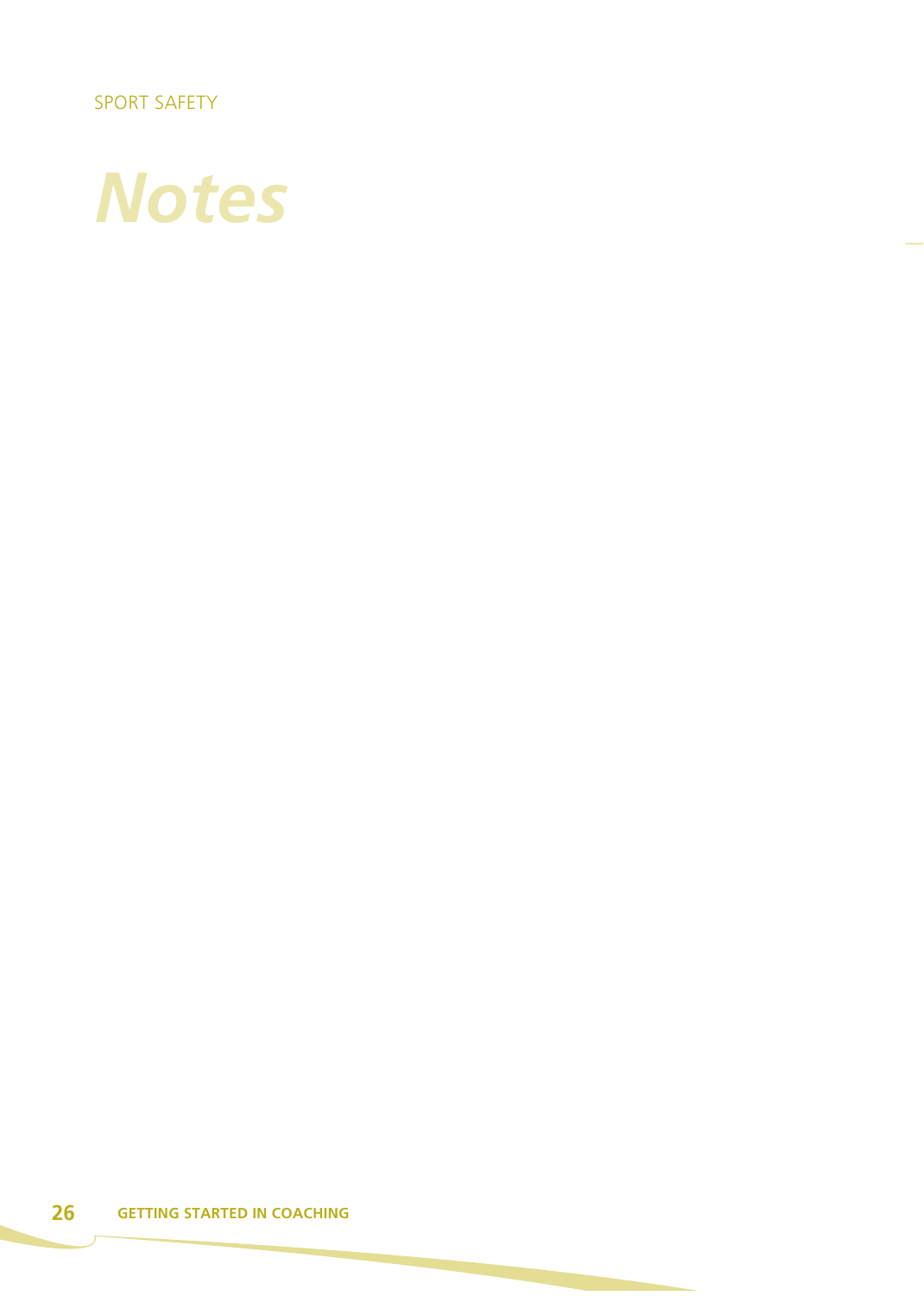# *Planning*

Being an effective coach involves being a good manager and a good organiser. Time at practice is precious and the more time you spend organising, the less time there is for learning and having fun.

If you and your athletes are to achieve the goals you set together, you need to plan where you are going, and what you have to do to get there. How you manage your athletes and organise your coaching sessions will reflect these goals.



# **PLANNING THE SEASON**

Planning your whole season may seem like a big job, but it will certainly make your life easier in the long run. Use the following checklist to get you started:

# **Planning Your First Meetings For Athletes And For Parents/ Caregivers**

- Make a list of what's needed for the season eg uniforms, subs, equipment etc.
- Set your practice times and, if necessary, book facilities.
- Decide on what extra help will be required eg parents/caregivers, transport, a team physio.
- Decide on a system for notifying people if practice or competitions are cancelled.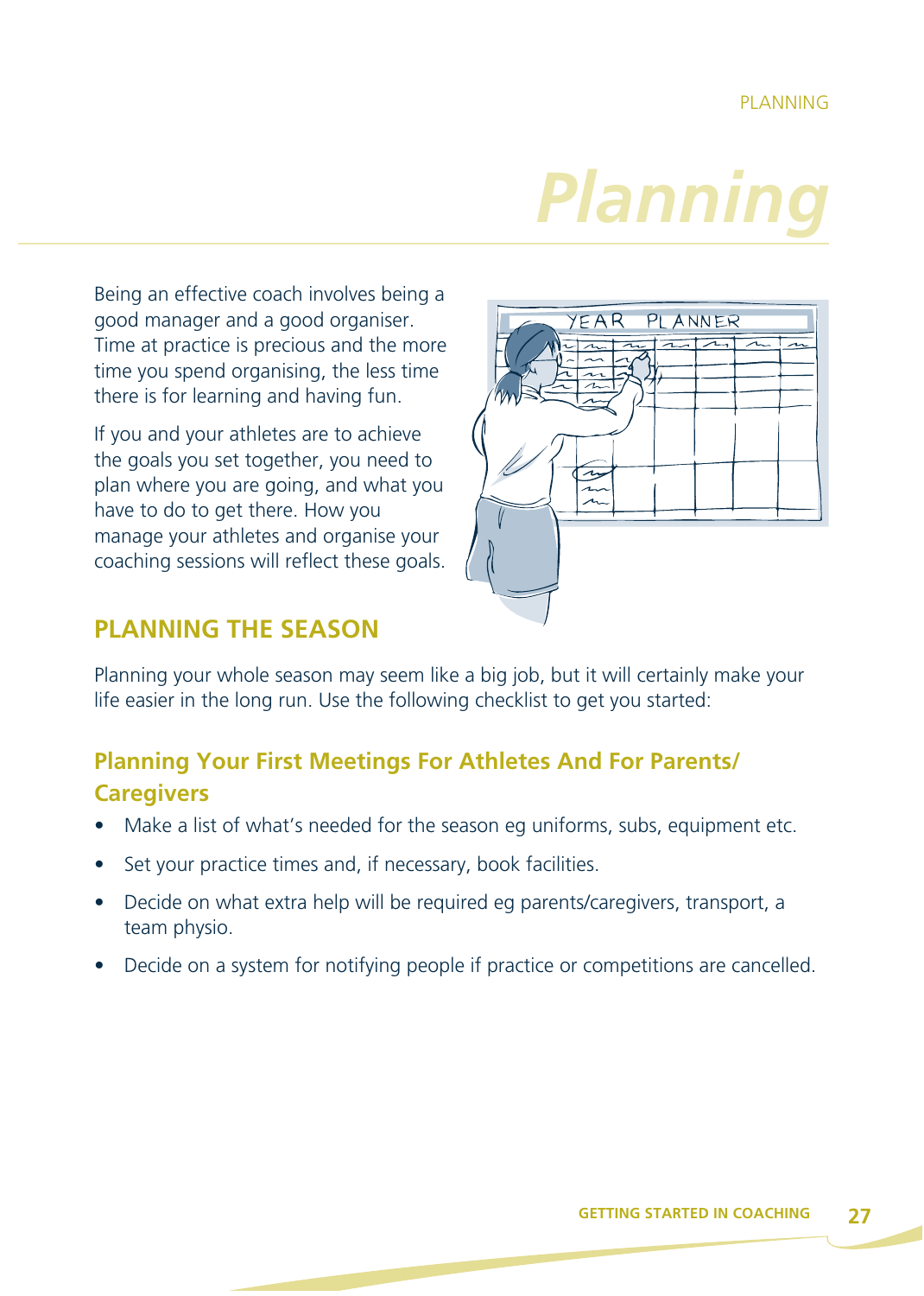#### PLANNING

#### **What Information Will You Require?**

- A team list with names and phone numbers.
- A list of your key contact people club, school, association, parents/caregivers.
- Relevant information about your athletes, eg, health, age, skill level, position etc.
- Dates and venues of competitions or round robin play.
- The rules and requirements for your competitions.
- Dates of school and other holidays.

### **PLANNING THE COACHING SESSION**

When planning your coaching session, keep it simple - coaches usually don't have the time or energy to make complicated plans for every session. Five minutes spent planning the night before could save you 20 minutes on the day. (Refer to the sample session plans provided at the end of this handbook).

- Decide on a focus or goal for each session, to which all the activities are related.
- Select one or two simple drills/activities and develop your own variations.
- Remember to allow for the different rates at which individuals will learn.

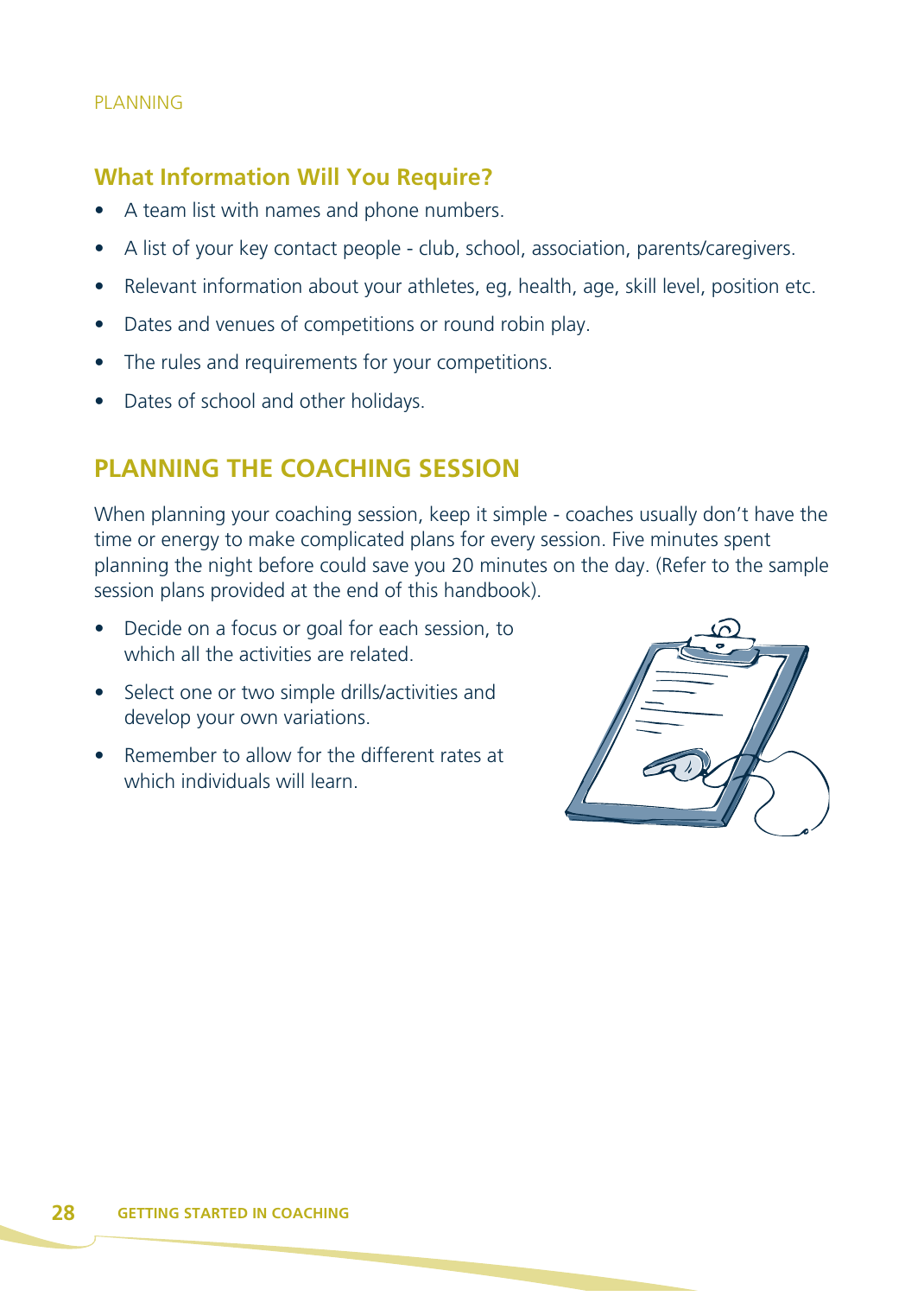### **TIPS FOR BEING ORGANISED**

As you gain experience in coaching, you will develop your own systems and routines for running your sessions. Here are some tips to get you started:

- Plan in advance (the session plan)
	- what are you going to do?
	- what equipment will you need?
- Ensure the athletes know when and where practice is, and that you start on time.
- Establish routines for:
	- getting equipment out and putting it away;
	- forming groups quickly;
	- getting everyone to stop and listen (eg a whistle).
- Use instruction cards for the activities you use most frequently.
- Be organised ............ but be flexible!

#### **ORGANISING ACTIVITIES**

Activities can be organised in a variety of ways. For example:

- **1** All the athletes work as one group on the same activity at the same time. This assumes you have sufficient equipment and the activity is suitable for all levels of skill.
- **2** Small groups work on the same activity. Groups are based on skill level with activities modified to suit each group.
- **3** Small groups in a circuit work on different activities for the same skill, or different skills, and rotate around. This solves the problem of insufficient equipment.
- **4** Different activities are set up and the athletes decide what activity to start on and when to move on. Use this once good routines have been established. Limits may need to be set on the number at each activity.

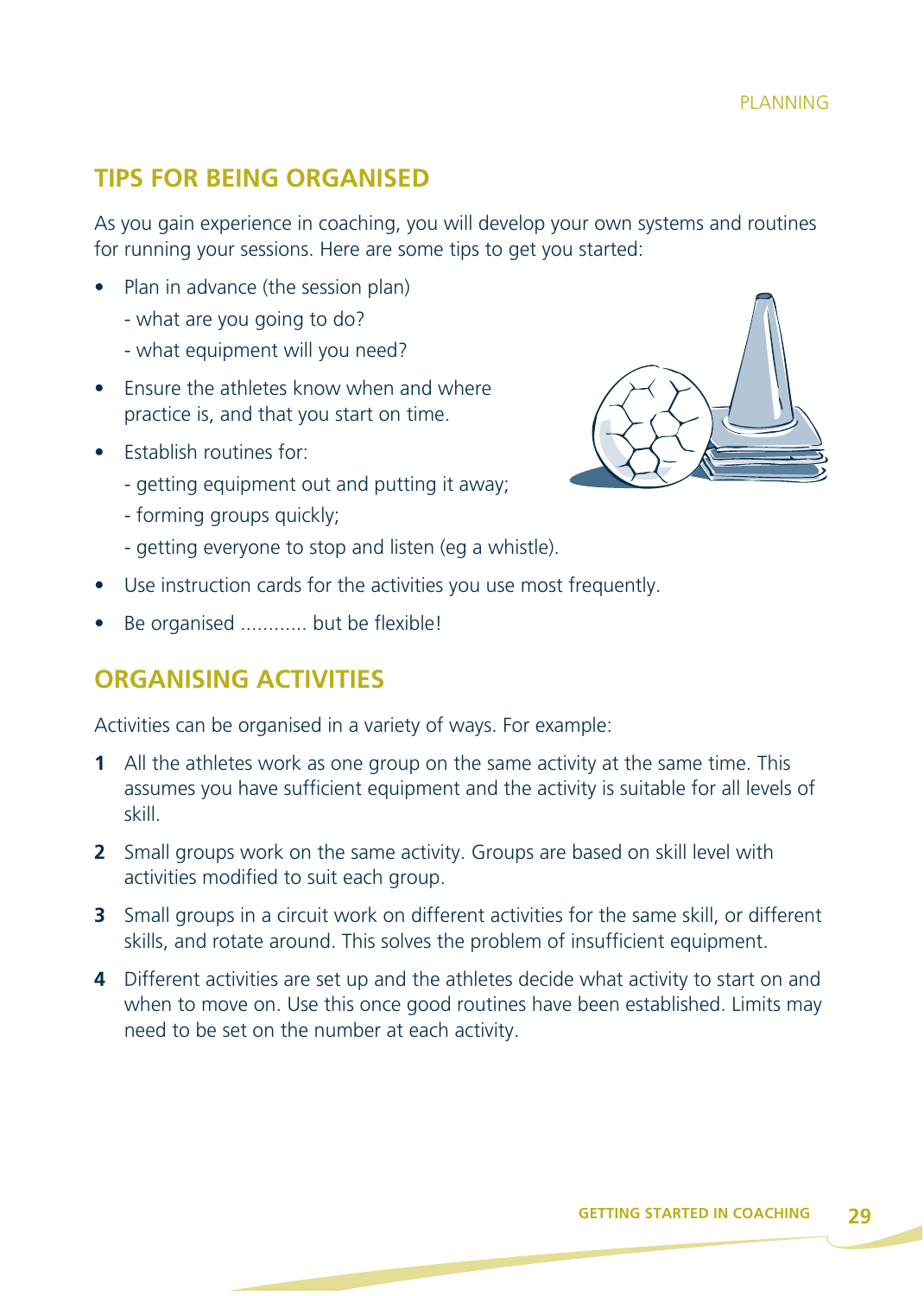#### **INVOLVING THE ATHLETES - MAXIMISING PARTICIPATION**

The key to running an effective coaching session is keeping the athletes active and involved for the maximum time available:

- Involve your athletes in planning and decision making.
- Spend minimal time on organisation.
- Keep your explanations short and to the point.
- Provide plenty of activity keep the waiting-inline time to a minimum.



- Include a variety of games and activities that are challenging, but not beyond the skill level of the athletes.
- Avoid elimination games as athletes get left out usually the less skilled.
- Choose activities that give a better chance of success and provide plenty of positive feedback.
- Ensure that you have enough equipment to go around.

# **THE ELEMENTS OF AN EFFECTIVE COACHING SESSION**



#### **Introduction**

Greet everybody as they arrive and gather them together for a quick chat about your aims for the session. This is also a good time to give some positive feedback on the last session or the game on the weekend, and to ask the athletes for ideas for improvement.

#### **Warm Up**

Warming up is important to prepare your athletes' bodies for physical activity, and to get their minds on the job. There are three stages to an effective warm up: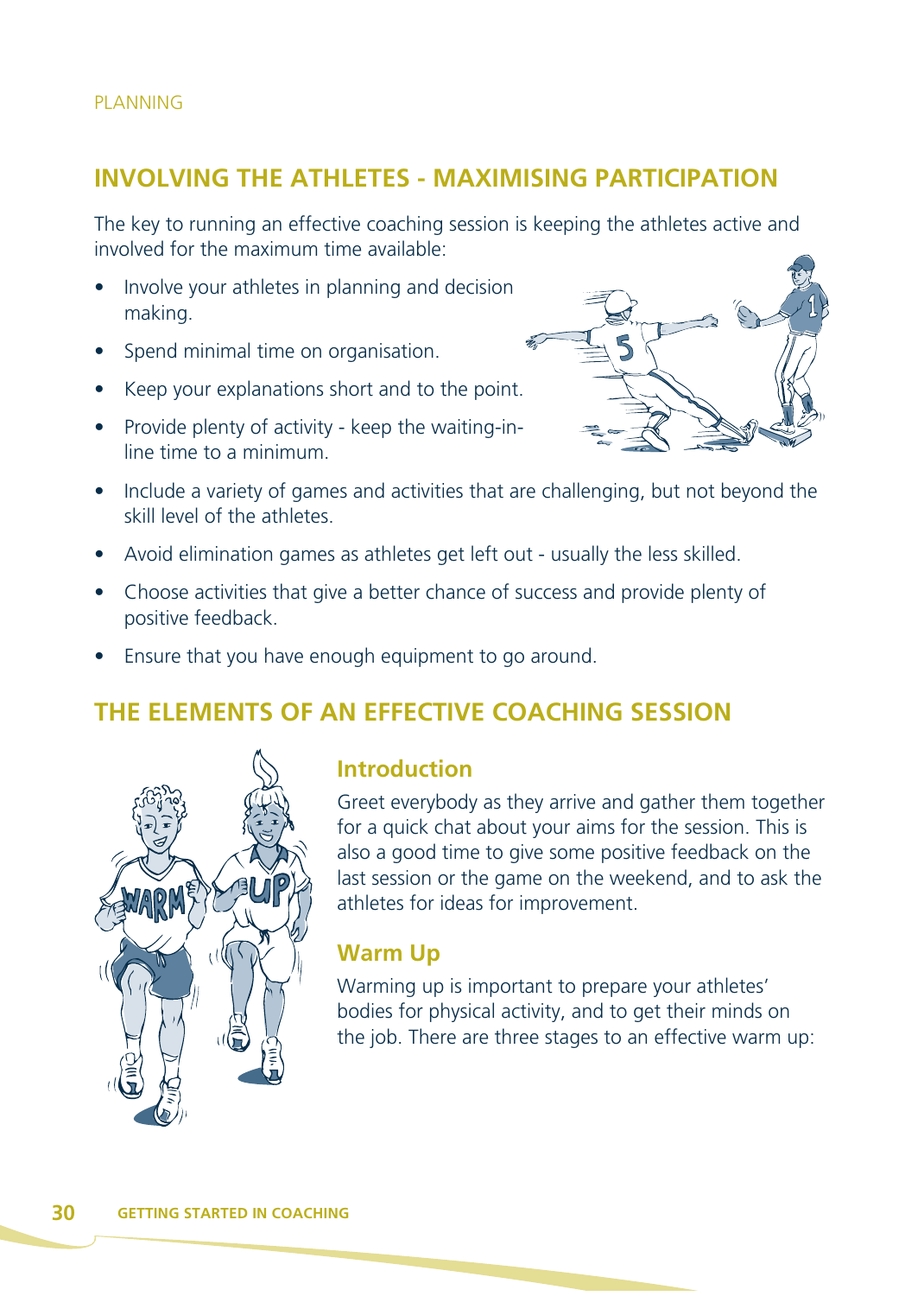- 1. Aerobic exercise 5-10 minutes of non-specific exercise, for example light jogging to bring the body up to its optimum working temperature.
- 2. Mobility exercises stretching, taking the body through the full range of movement beginning with general stretches and ending with more specific stretches.
- 3. Specific exercises practising the basic movements and skills of the sport or activity, for example simulated game drills.

#### **Skill Learning**

The best time for practising new skills is early in the session, when the athletes are fresh and focused. Spend a brief amount of time revising previously learned skills, (this may form part of your warm up), before introducing new skills. Beware of losing the effect of the warm up with lengthy instructions and discussions.

#### **Game Skill Practice**

Give the athletes opportunities to practise

the skills they have learned in competition-like situations. Give feedback about skills, tactics and strategies. The skill practice may provide sufficient fitness training for your athletes, or some extra fitness activities may be included.



#### **Cool Down**

This is an important part of the recovery as it returns the body to a resting state gradually. The length of the cool down depends on how hard the work out was. Generally 5-10 minutes of low intensity exercise is sufficient. The cool down is also the best time to work on flexibility.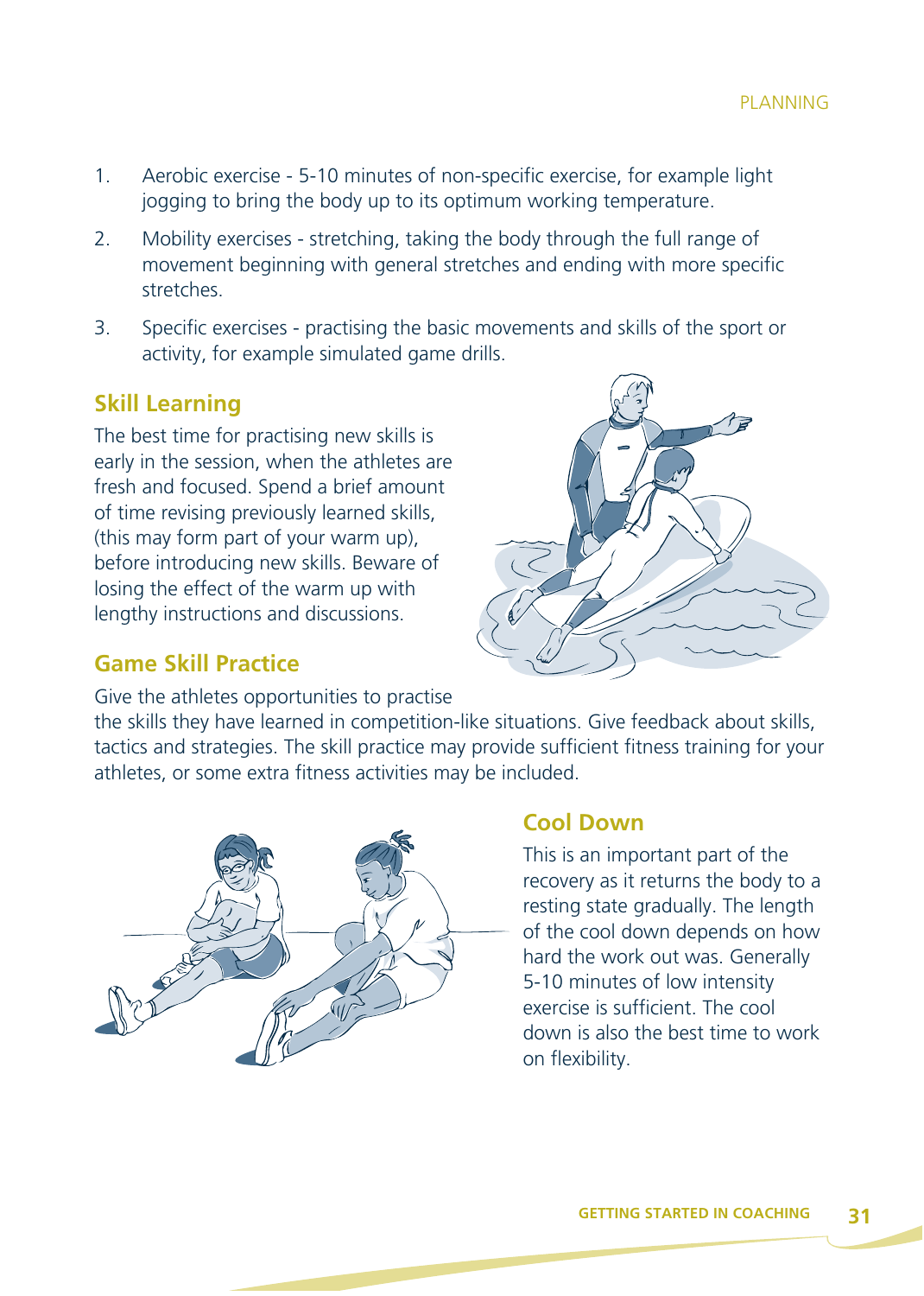#### PLANNING

#### **Evaluation/Closure**

The evaluation can occur both during and immediately after the coaching session as part of the closure. Discussing how the session went will not only provide valuable feedback for you the coach, but will also help your athletes feel more involved in the process.

To finish, clarify when you will see the athletes next. If you are competing, goover the arrangements for the game or competition, for example, where to meet, what time and what to bring.

> *Develop a session plan for your next coaching session that includes the elements outlined above. Read the sample ses-sion plans provided at the end of this section to help you.*

#### **COMPETITION DAY**

Being well organised at competitions will make them more enjoyable for everyone involved - the coach, the athletes and the supporters. Teams that are well organised are also more likely to perform to their potential.

#### **Before ...**

- Arrive in plenty of time before the competition starts.
- Check the game or race time and make sure your athletes know where and when to meet.
- Hand in any team lists or scratchings that are required.
- Check that any equipment required is ready to go.
- Be positive and encourage all your athletes to feel good about themselves and confident.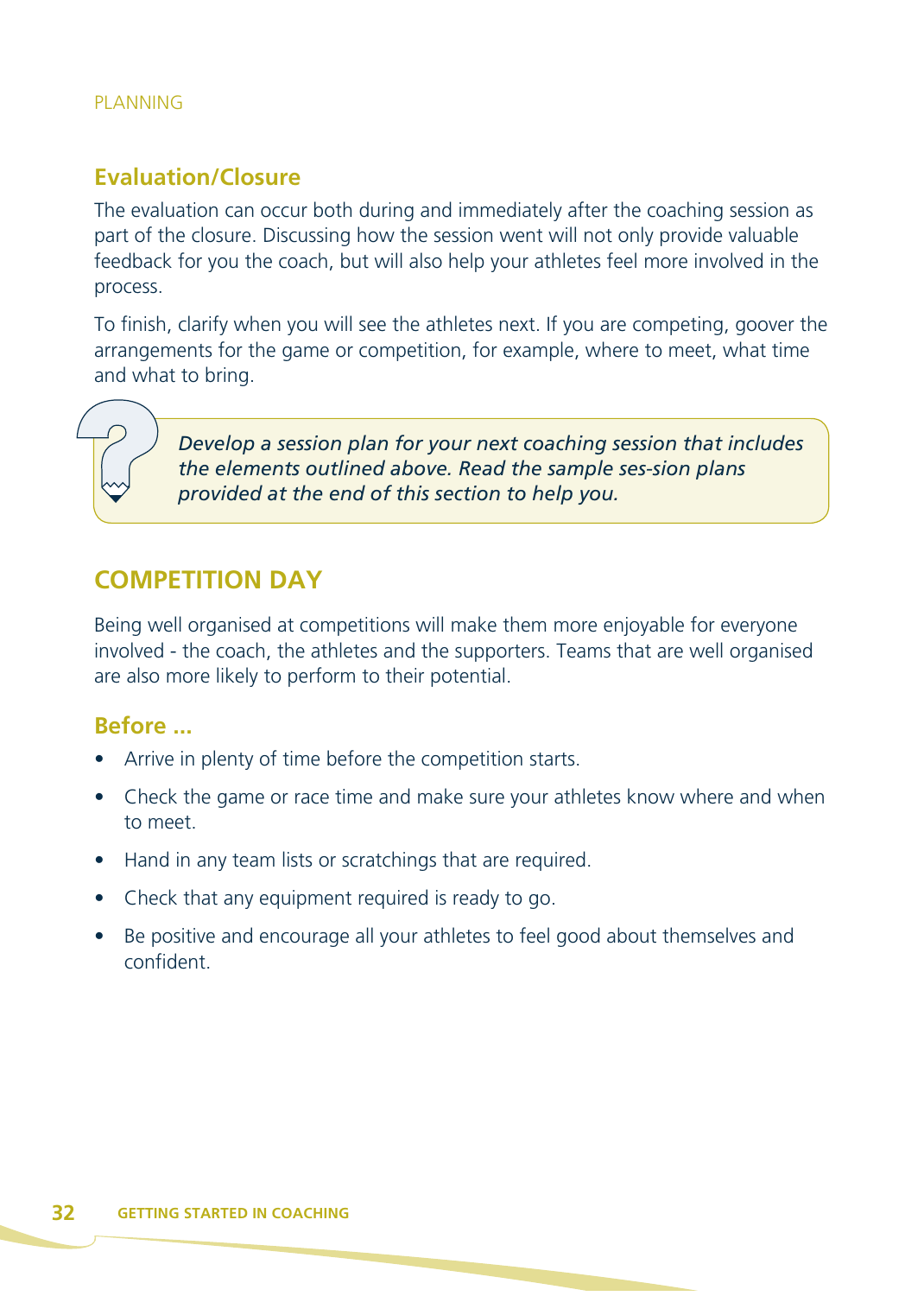### **During ...**

- Encourage your athletes, but let them play their own game.
- Make sure they have drinks available when needed.
- Provide them with positive feedback during breaks in the competition - give them only one or two key points to focus on.



#### **After ...**

- See that the opposing team, officials and other helpers are thanked after the competition.
- If appropriate, have a quick team talk after the event.
- Check that you have all your equipment when you leave.
- Make sure everybody has all their personal belongings (and transport home).
- Finish with a reminder for the next practice.
- Note down a few pointers to work on.

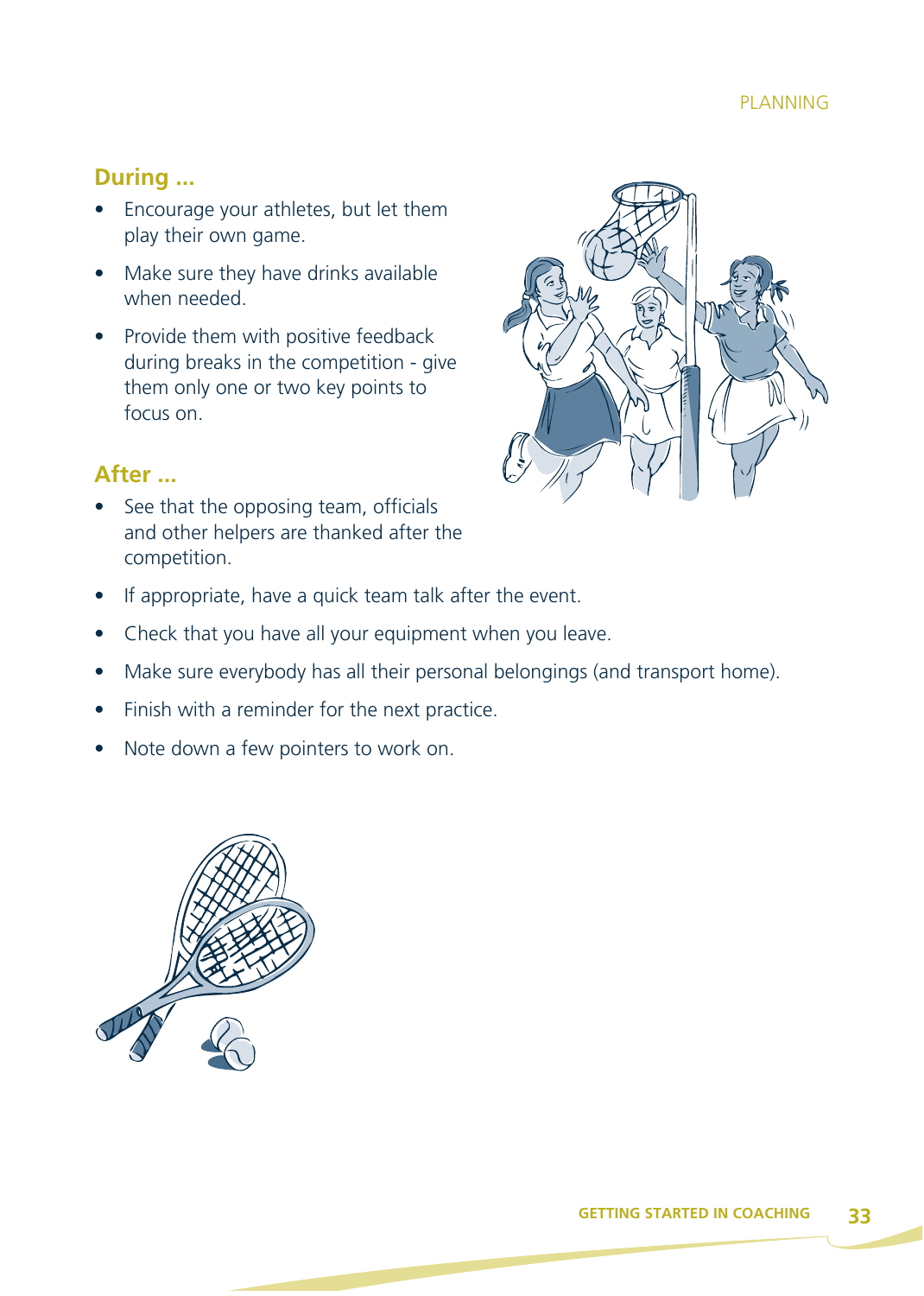# **COACHING SESSION PLAN**

#### **SPORTS TEAM / ATHLETE:** United Under-12 Hockey Team

**DATE:** 10th June **VENUE:** Kensington Park

#### **TRAINING OBJECTIVES**

- Develop the skills of pushing and trapping the ball.
- Keep working on the correct hand grip on the stick.

#### **EQUIPMENT**

Hockey Sticks

8 balls (1 between 2 players)

10 cones

#### **NOTES / INJURIES**

Sam's sprained his ankle, back next week.

Don't forget to pick up the new uniforms!!

| $5-10$ mins | Introduce the session                           |
|-------------|-------------------------------------------------|
|             | Demonstration - few key points                  |
| 5-10 mins   | Warm up and stretch                             |
| 20-30 mins  | Skill drills (2) - pushing and trapping         |
|             | - drink stop, quick talk                        |
| 10 mins     | Mini Hockey Game                                |
| $5-10$ mins | Cool down and stretch - comments on the session |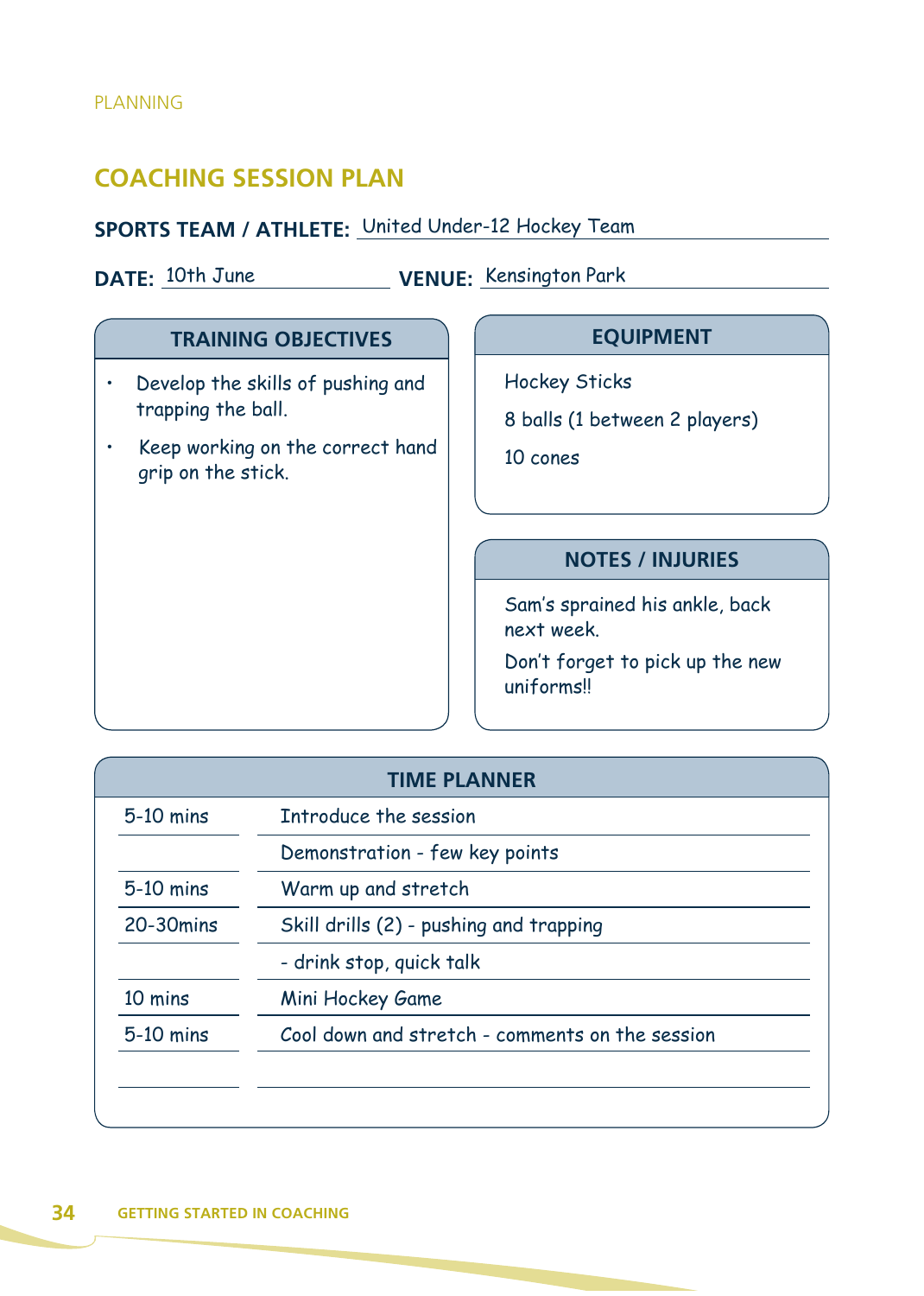#### PLANNING



#### **EVALUATION**

Great session - didn't spend enough time on the first drill - they lost the

technique under pressure!

\*\* Spend time with John on Thursday to get his grip right.

The new uniforms are GREAT!!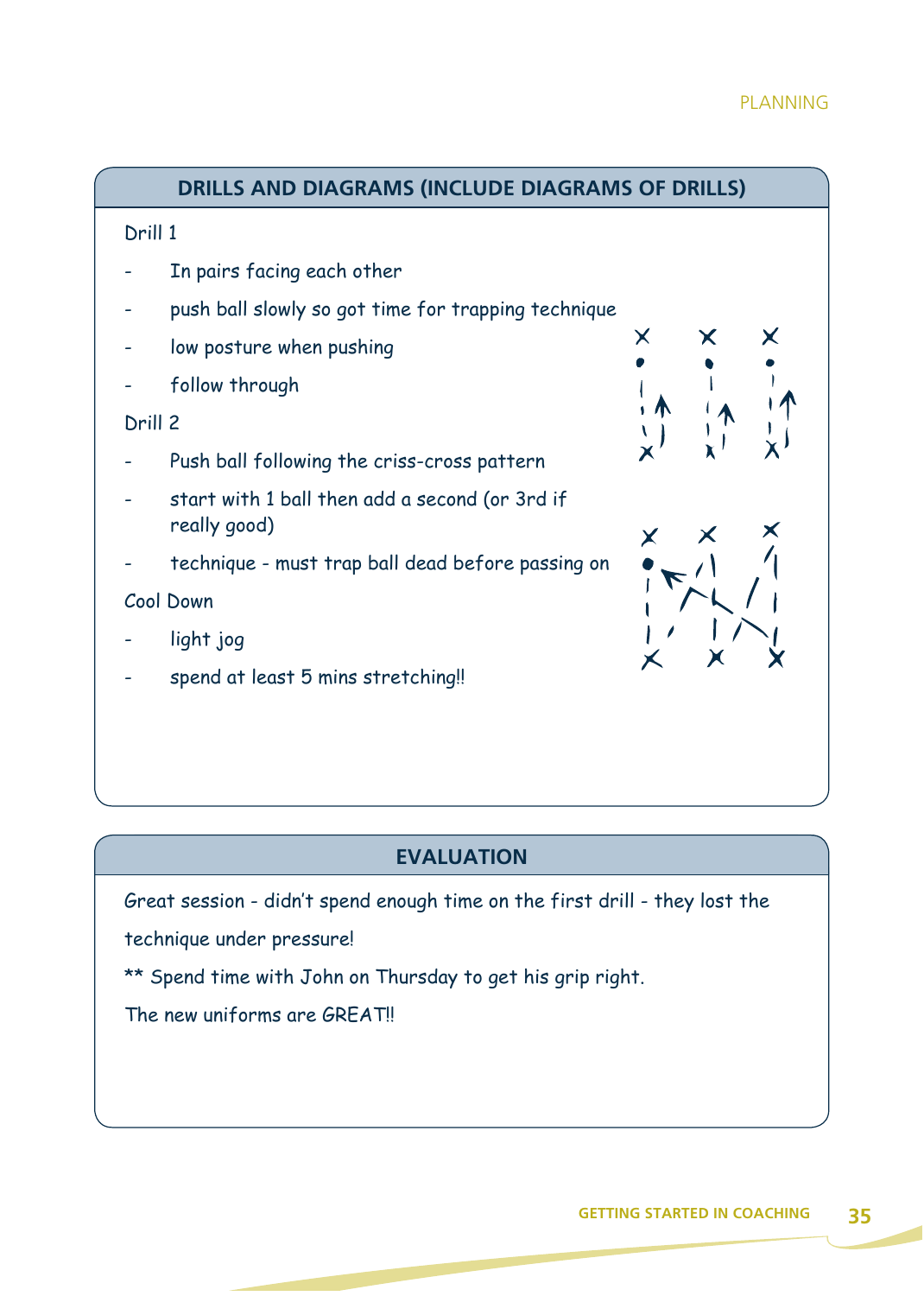# **COACHING SESSION PLAN**

#### **SPORTS TEAM / ATHLETE:** South Brighton Board Paddlers

**DATE:** Thursday 28th Nov **VENUE:** Beach (or river)

#### **TRAINING OBJECTIVES**

- Finding the optimum body position on the board
- The transition from lying to kneeling

#### **EQUIPMENT**

Board

(rash shirts or wetsuit if cold)

#### **NOTES / INJURIES**

- If the surf's up we'll do a river session.
- Nigel is away exams

| $5-10$ mins      | Warm up                                             |
|------------------|-----------------------------------------------------|
|                  | Head out the back, beyond the break                 |
| 10 mins          | -Changing body position on the board - forward/back |
| $10-15$ mins     | Transition - lying/kneeling Alternate 10 x 30secs   |
| $10 \text{ min}$ | Fitness - pyramid                                   |
| 5-10 mins        | Cool down                                           |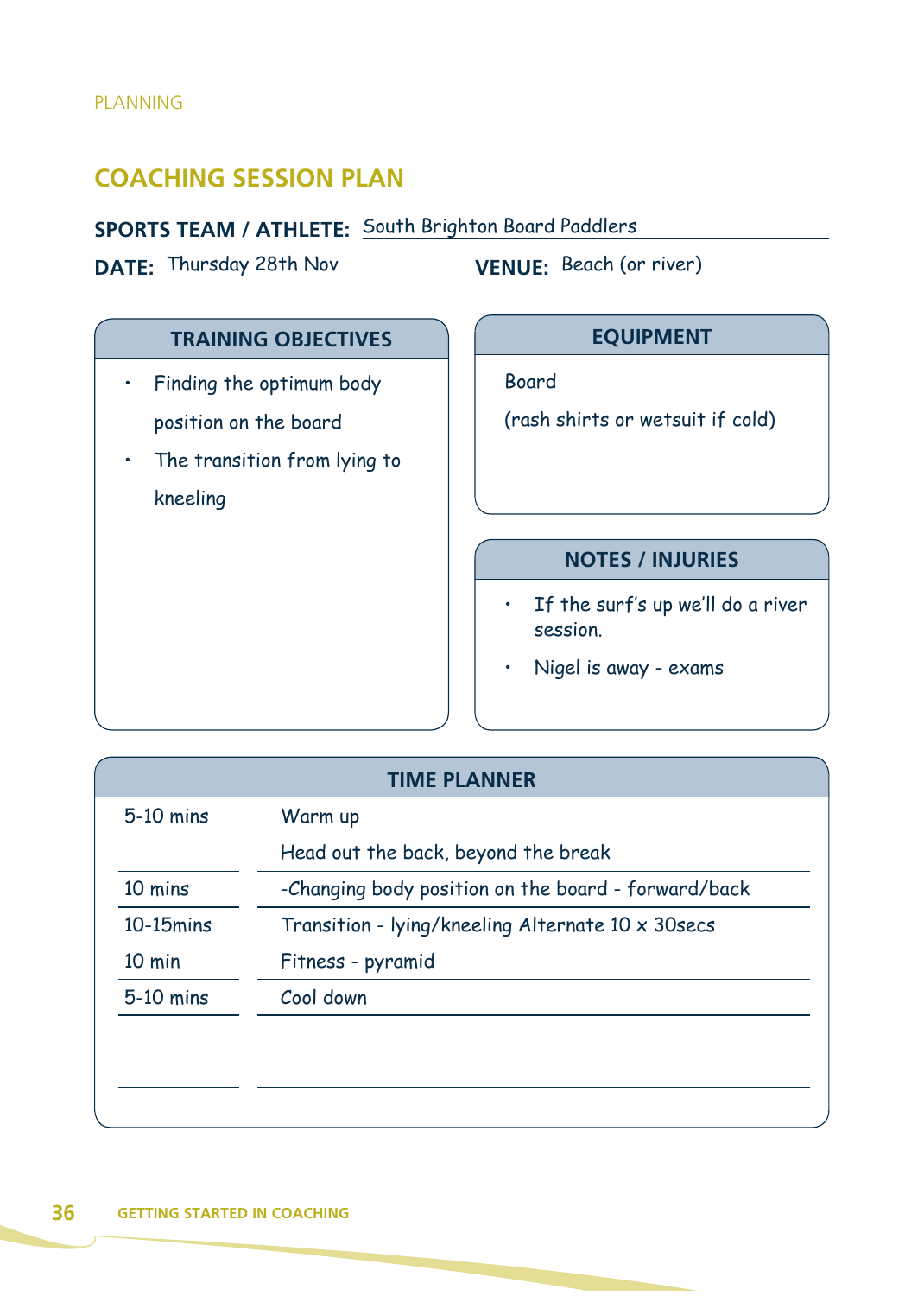| <b>SESSION BREAKDOWN</b>                                                                                                                                                                    |                                                                                                                                                                                      |  |
|---------------------------------------------------------------------------------------------------------------------------------------------------------------------------------------------|--------------------------------------------------------------------------------------------------------------------------------------------------------------------------------------|--|
| back)                                                                                                                                                                                       | Warm Up - jog on the beach (5 mins) - stretch - light paddle (2mins out and                                                                                                          |  |
|                                                                                                                                                                                             | Finding a Good Body Position - Shift body backward and forward on the<br>board -experiment to find the optimum position so the nose doesn't dive<br>- where do you get the best run? |  |
| Transition - lying/kneeling - alternate lying and kneeling $10 \times 30$ secs - rest<br>inbetween - keep the board moving forward - hands on rails - try to do it in<br>one fluid movement |                                                                                                                                                                                      |  |
| Fitness                                                                                                                                                                                     | $-$ 30 secs on/10 secs off 60 on/10 off 90 on/10 off<br>2mins on/10off                                                                                                               |  |
|                                                                                                                                                                                             | - and back down again (x2 if time)                                                                                                                                                   |  |
|                                                                                                                                                                                             | - 70% Steady Pace                                                                                                                                                                    |  |
| Cool Down                                                                                                                                                                                   | - jog and stretch (5-10mins)                                                                                                                                                         |  |

#### **EVALUATION**

River session - really enjoyed it - everybody was enthusiastic

Good body positions when they start out, but not so good when they started doing transitions. - need more flat water river sessions

\*\* Ring Nigel - when do exams finish?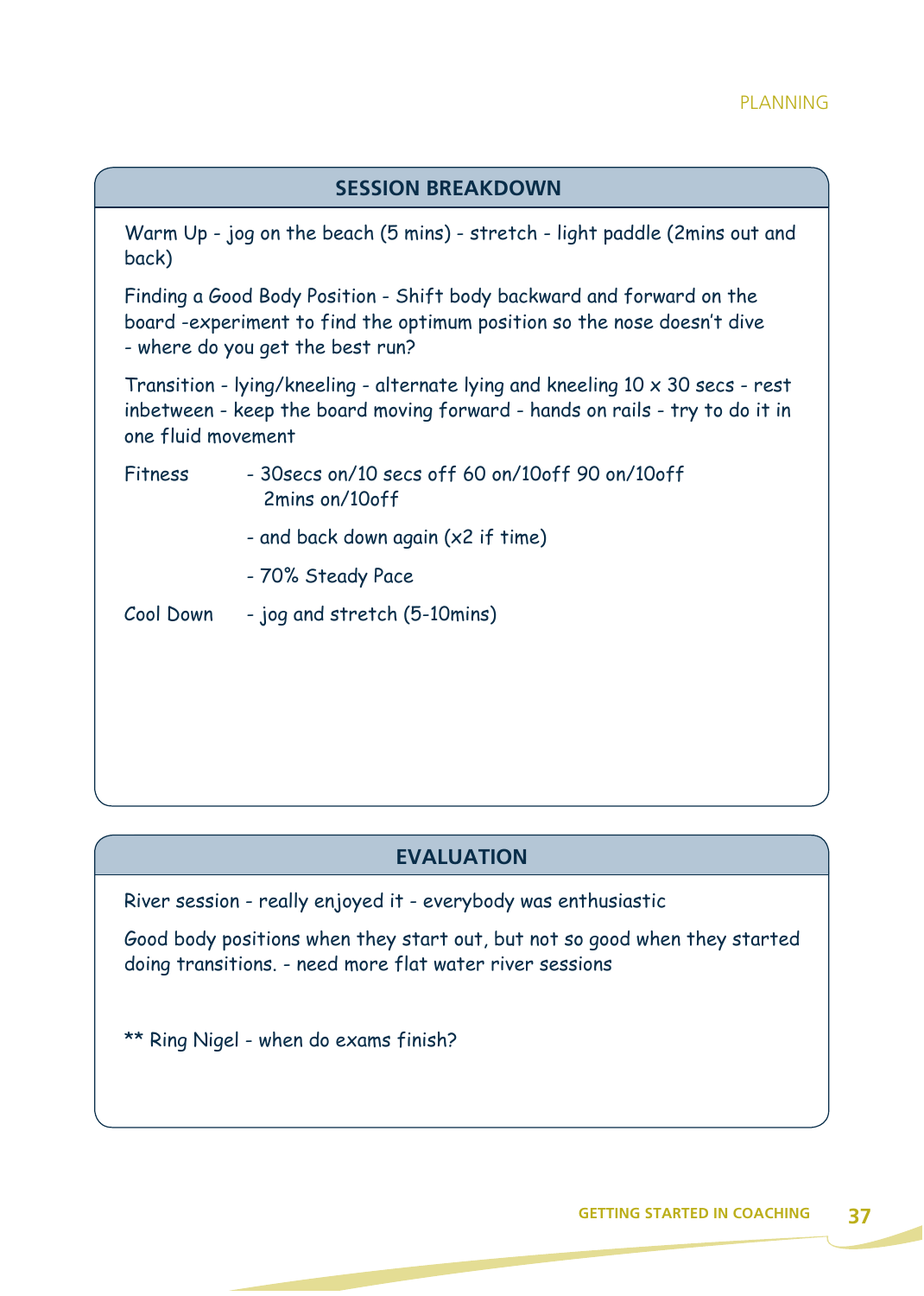PLANNING

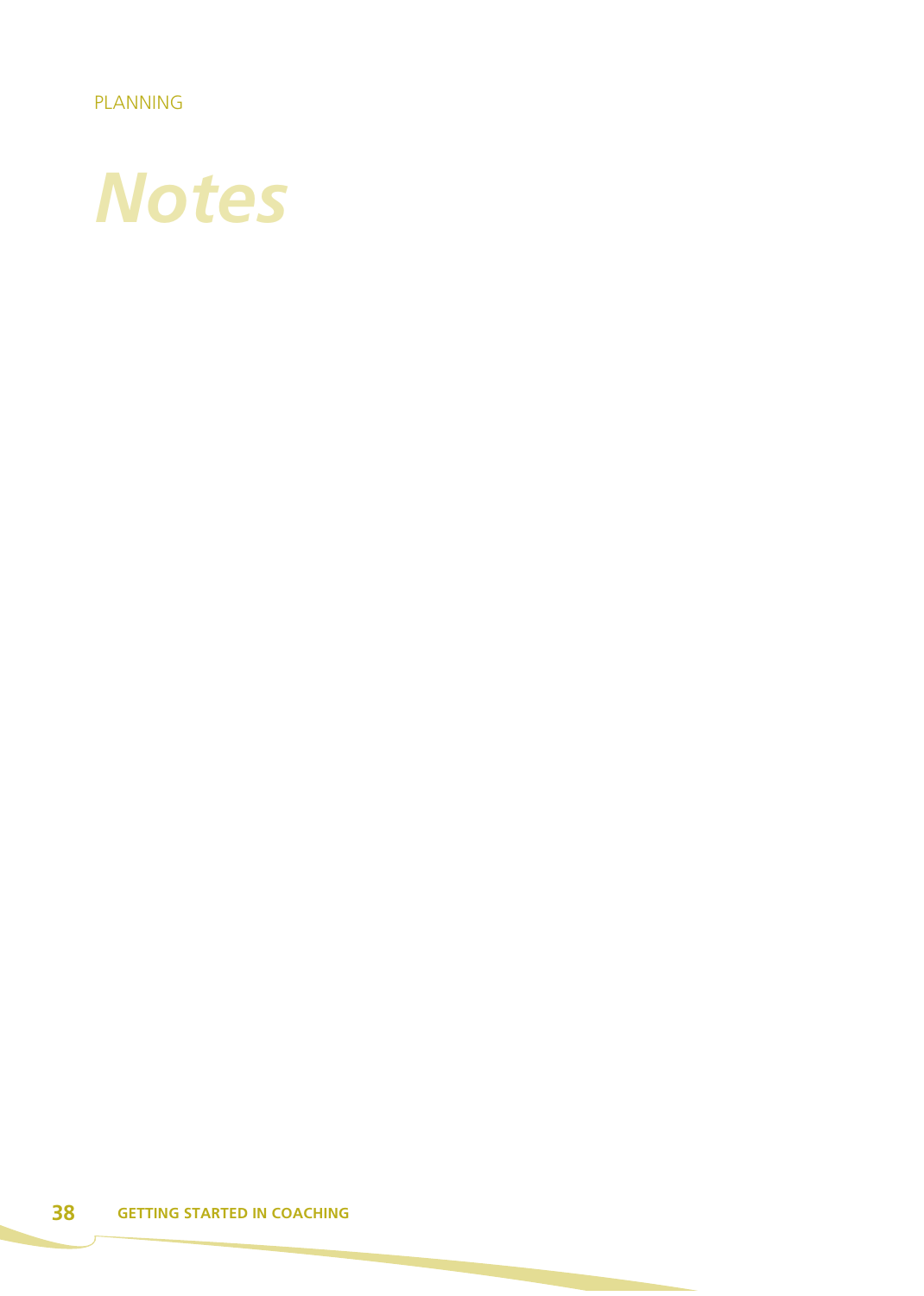# **NATIONAL COACH ACCREDITATION PROGRAMME (CNZ)**

SPARC (Sport & Recreation New Zealand) offers a coach accreditation programme for all levels of development from the beginner (Getting Started) through to coaching performance athletes (Level 3).

Coaches involved in the programme gain practical skills and knowledge that increases their status as coaches and results in long-term benefits for coaches, athletes and their national sporting organisations.

**Getting Started in Coaching** provides an entry point for individuals wishing to get involved in coaching. This course is designed for the first time coach and covers basic introductory concepts.

**Coaching Athletes with a Disability: Getting Started** is aimed at coaches, teachers and recreational workers with little or no experience in sport for people with a disability. It provides participants with an awareness of the needs of people with a disability and some basic coaching tools and strategies to assist with coaching in an integrated setting.

**Level 1** is aimed at coaches with limited coaching experience. It provides the practical skills and knowledge required to plan, conduct and evaluate a basic coaching session.

**Coaching Athletes with a Disability (CAD)** is designed for coaches, programme co-ordinators and administrators involved in organising sport for athletes with a disability. The CAD course details coaching techniques, physiological considerations and the general principles of coaching these athletes.

**Level 2** is for coaches seeking more information to improve their own knowledge and the performance of their athletes. It enlarges on the art of coaching and applies knowledge and skills to coaching a series of sessions.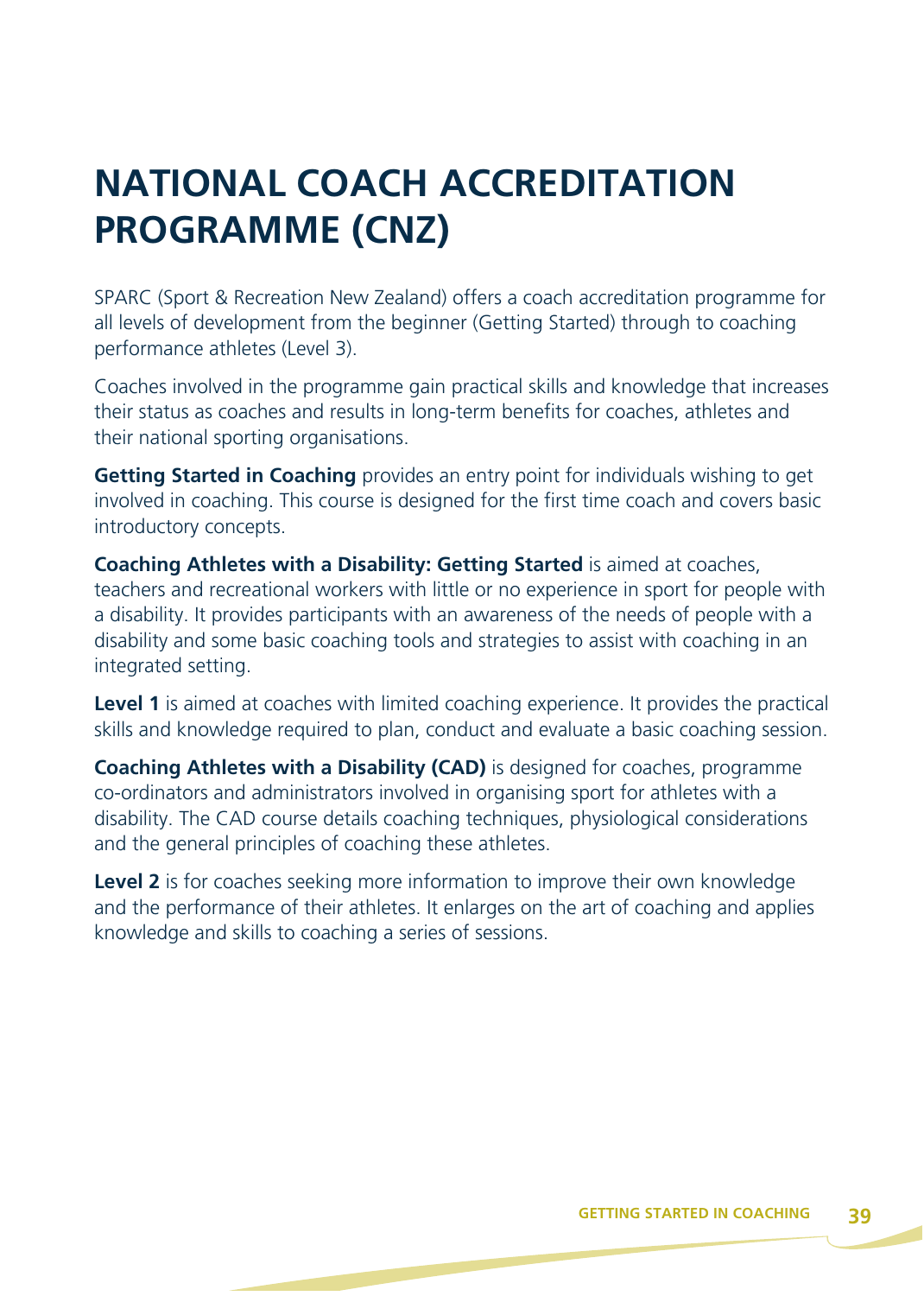At **Level 3** there is an emphasis on sport science and its practical application. This course focuses on obtaining optimal performances from both the coach and the athlete through encouraging coaches to examine their approach to coaching and their coaching methods.

Coaching courses up to Level 2 are delivered by the regional sports trust network. Level 3 courses are co-ordinated by SPARC and delivered in 3 main centres (RSTs) throughout New Zealand.

For more information about SPARC's coaching courses please contact the Sport Development Officer at your regional sports trust or contact the SPARC Development Team at SPARC.